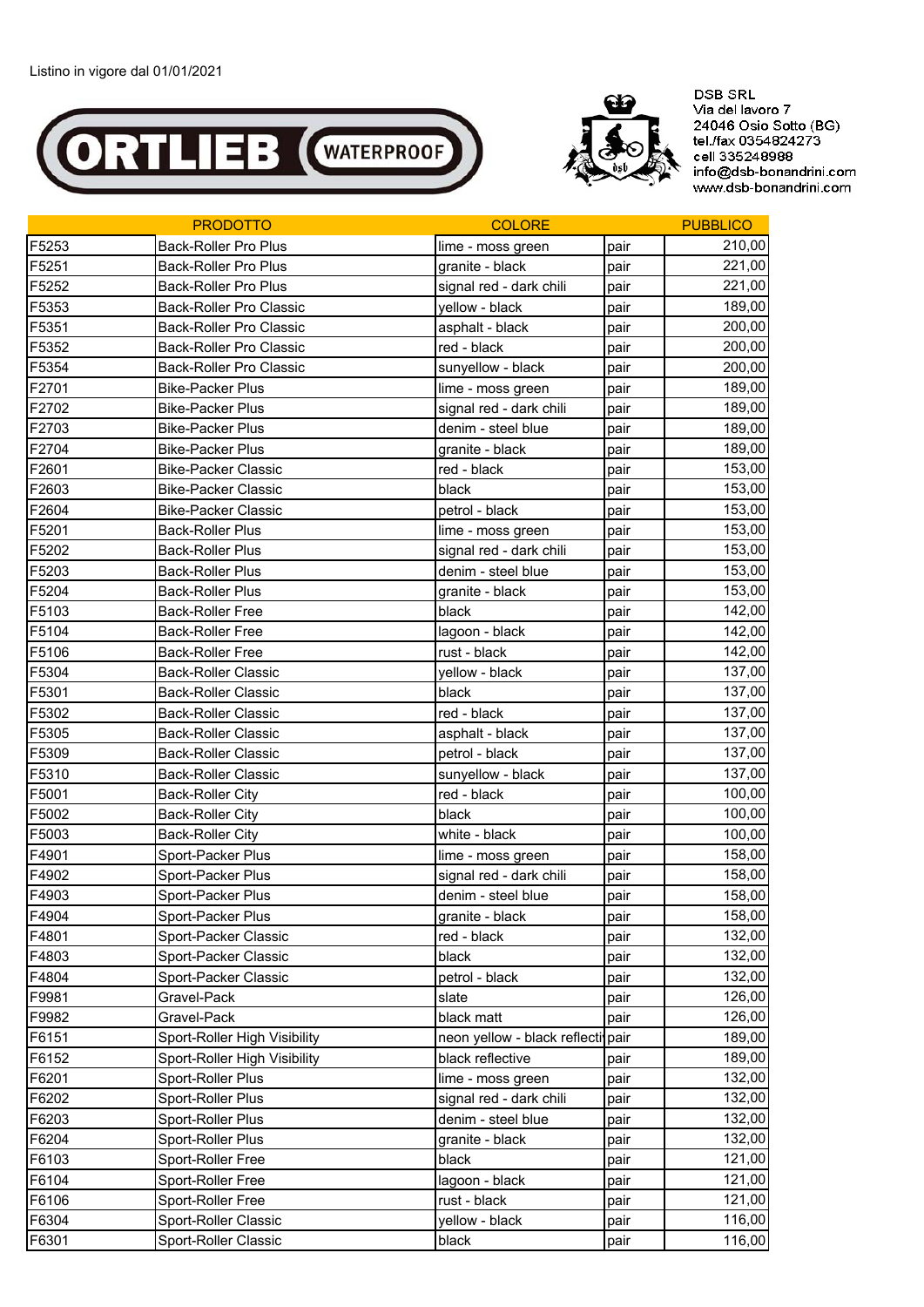| F6302          | Sport-Roller Classic                 | red - black                        | pair           | 116,00           |
|----------------|--------------------------------------|------------------------------------|----------------|------------------|
| F6305          | Sport-Roller Classic                 | asphalt - black                    | pair           | 116,00           |
| F6309          | Sport-Roller Classic                 | petrol - black                     | pair           | 116,00           |
| F6310          | Sport-Roller Classic                 | sunyellow - black                  | pair           | 116,00           |
| F6001          | Sport-Roller City                    | red - black                        | pair           | 90,00            |
| F6002          | Sport-Roller City                    | black                              | pair           | 90,00            |
| F6003          | Sport-Roller City                    | white - black                      | pair           | 90,00            |
| <b>FL101</b>   | Recumbent-Bag                        | black                              | pair           | 294,00           |
|                | SIDE PANNIERS - SINGLE BAG           |                                    |                | 0,00             |
| F8220          | E-Mate                               | black                              | piece          | 126,00           |
| F8221          | E-Mate                               | petrol                             | piece          | 126,00           |
| F70661         | Commuter-Bag Two Urban               | pepper                             | piece          | 189,00           |
| F70662         | Commuter-Bag Two Urban               | ink                                | piece          | 189,00           |
| F70663         | Commuter-Bag Two Urban               | pine                               | piece          | 189,00           |
| F70664         | Commuter-Bag Two Urban               | pepper                             | piece          | 179,00           |
| F70665         | Commuter-Bag Two Urban               | ink                                | piece          | 179,00           |
| F70666         | Commuter-Bag Two Urban               | pine                               | piece          | 179,00           |
| F7253          | Downtown Two                         | black                              | piece          | 158,00           |
| F7252          | Downtown Two                         | steel blue                         | piece          | 168,00           |
| F7251          | Downtown Two                         | black                              | piece          | 168,00           |
| F7203          | Downtown Two                         | black                              | piece          | 137,00           |
| F7201          | Downtown Two                         | black                              | piece          | 147,00           |
| F7202          | Downtown Two                         | steel blue                         | piece          | 147,00           |
| F7822          | Single-Bag                           | black matt                         | piece          | 158,00           |
| F70730         | Office-Bag                           | black                              | piece          | 147,00           |
| F70729         | Office-Bag                           | steel blue                         | piece          | 158,00           |
| F70726         | Office-Bag                           | black                              | piece          | 158,00           |
| F70709         | Office-Bag                           | black                              | piece          | 126,00           |
| F71402         | Office-Bag                           | black                              | piece          | 126,00           |
| F70704         | Office-Bag                           | black                              | piece          | 137,00           |
| F70708         | Office-Bag                           | steel blue                         | piece          | 137,00           |
| F70952         | Office-Bag High Visibility           | black reflective                   | piece          | 189,00           |
| F70971         | Office-Bag High Visibility           | black reflective                   | piece          | 168,00           |
| F5504          | <b>Back-Roller High Visibility</b>   | neon yellow - black reflecti piece |                | 126,00           |
| F5505          | <b>Back-Roller High Visibility</b>   | black reflective                   | piece          | 126,00           |
| F5510          | Back-Roller Urban                    | pepper                             | piece          | 105,00           |
| F5512          | Back-Roller Urban                    | ink                                | piece          | 105,00           |
| F5513          | Back-Roller Urban                    | pine                               | piece          | 105,00           |
| F5502          | Back-Roller Urban                    | pepper                             | piece          | 84,00            |
| F5506          | Back-Roller Urban                    | ink                                | piece          | 84,00            |
| F5507          | Back-Roller Urban                    | pine                               | piece          | 84,00            |
| F5110          | <b>Back-Roller Free</b>              | black                              | piece          | 95,00            |
| F5491          | Back-Roller Design - Dia de la rueda | black - white                      | piece          | 74,00            |
| F5492          | Back-Roller Design - Dots            | white - black                      | piece          | 74,00            |
| F5493          | Back-Roller Design - Magnolia        | coral - black                      | piece          | 74,00            |
| F5494          | Back-Roller Design - Fog             | petrol - ochre                     | piece          | 74,00            |
| F5496          | Back-Roller Design - Symmetry        | black matt                         | piece          | 74,00            |
| F5495          | Back-Roller Design - Infinite        | black matt                         | piece          | 74,00            |
| F7742          | Vario                                | steel blue                         | piece          | 158,00           |
| F7743          | Vario                                | dark chili                         | piece          | 158,00           |
| F7741          | Vario                                | black                              | piece          | 158,00           |
| F7745          | Vario                                | mustard                            | piece          | 158,00<br>147,00 |
| F7706          | Vario                                | steel blue                         | piece          | 147,00           |
| F7707<br>F7705 | Vario<br>Vario                       | dark chili<br>black                | piece<br>piece | 147,00           |
| F7709          | Vario                                | mustard                            | piece          | 147,00           |
| F7710          | Vario                                | petrol                             | piece          | 147,00           |
| F7711          | Vario                                | rooibos                            | piece          | 147,00           |
| F8101          | Twin-City Urban                      | pepper                             | piece          | 137,00           |
| F8102          | Twin-City Urban                      | ink                                | piece          | 137,00           |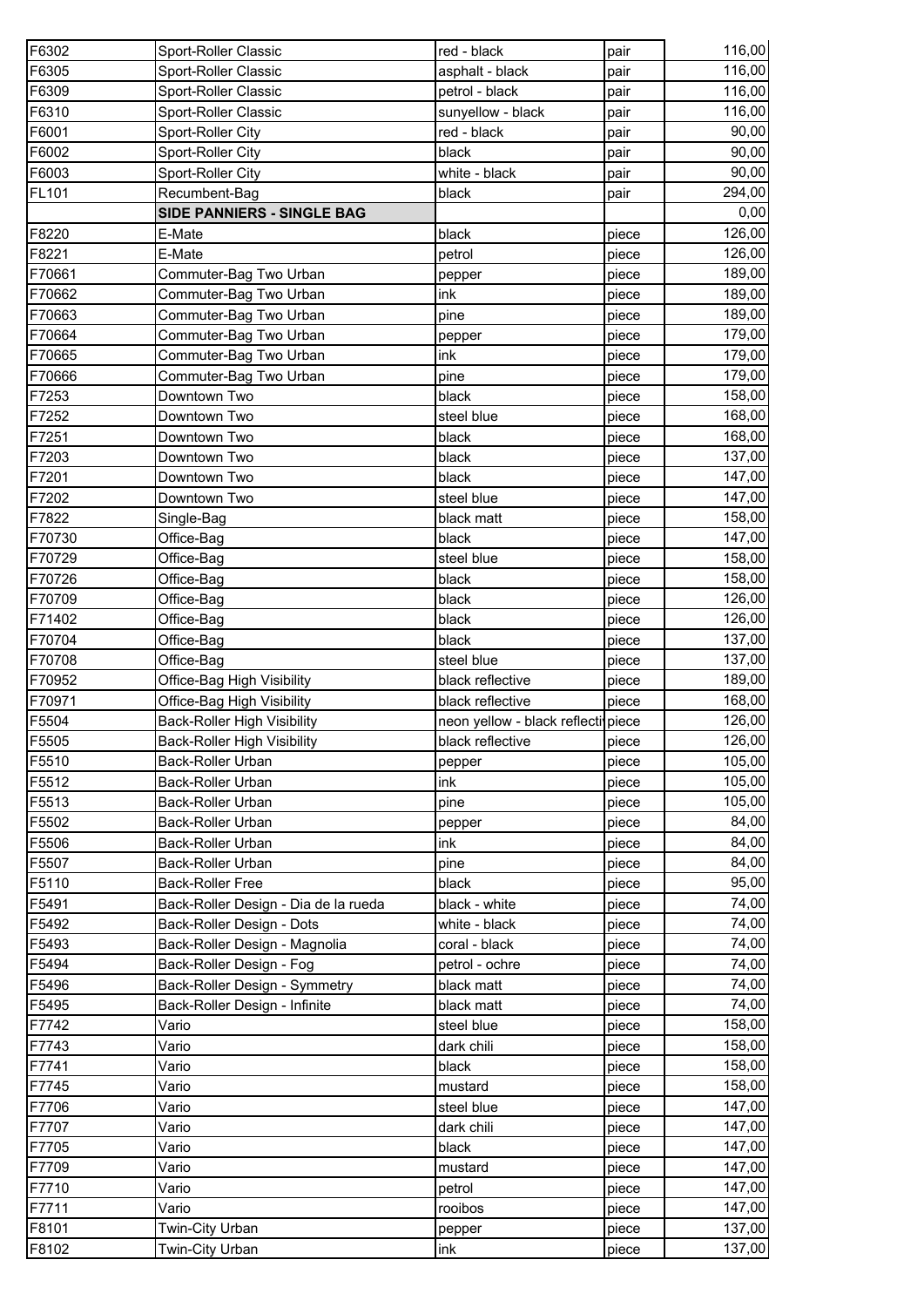| F8103         | Twin-City Urban                           | pine                                | piece     | 137,00 |
|---------------|-------------------------------------------|-------------------------------------|-----------|--------|
| F7605         | City-Biker                                | black                               | piece     | 105,00 |
| F7521         | Velo-Shopper                              | slate - black                       | piece     | 105,00 |
| F7522         | Velo-Shopper                              | steel blue                          | piece     | 105,00 |
| F7523         | Velo-Shopper                              | dark chili                          | piece     | 105,00 |
| F7524         | Velo-Shopper                              | black                               | piece     | 105,00 |
| F7525         | Velo-Shopper                              | petrol                              | piece     | 105,00 |
| F7526         | Velo-Shopper                              | pistachio                           | piece     | 105,00 |
| F7414         | <b>Bike-Shopper</b>                       | slate - black                       | piece     | 84,00  |
| F7415         | <b>Bike-Shopper</b>                       | steel blue                          | piece     | 84,00  |
| F7416         | <b>Bike-Shopper</b>                       | dark chili                          | piece     | 84,00  |
| F7421         | <b>Bike-Shopper</b>                       | black                               | piece     | 84,00  |
| F7422         | <b>Bike-Shopper</b>                       | petrol                              | piece     | 84,00  |
| F7423         | <b>Bike-Shopper</b>                       | pistachio                           | piece     | 84,00  |
|               | <b>HANDLEBAR BAGS</b>                     |                                     |           | 0,00   |
| E225          | Handlebar Mounting-Set                    | black                               | piece     | 15,00  |
| E185          | Handlebar Mounting-Set w. Lock            | black                               | piece     | 20,00  |
| E226          | Handlebar Mounting-Set E-Bike             | black                               | piece     | 23,00  |
| E207          | Handlebar Mounting-Set E-Bike w. Lock     | black                               | piece     | 28,00  |
| <b>E185VE</b> | Handlebar Mounting-Set w. Lock (10 pcs)   | black                               | 10 pieces |        |
| <b>E207VE</b> | Handlebar Mounting-Set E-Bike w. Lock (10 | black                               | 10 pieces |        |
| <b>E225VE</b> | Handlebar Mounting-Set (10 pcs)           | black                               | 10 pieces |        |
| <b>E226VE</b> | Handlebar Mounting-Set E-Bike (10 pcs)    | black                               | 10 pieces |        |
| F8230         | E-Glow                                    | black                               | piece     | 105,00 |
| F8231         | E-Glow                                    | petrol                              | piece     | 105,00 |
| F79701        | Up-Town City                              | black                               | piece     | 74,00  |
| F79702        | Up-Town City                              | petrol                              | piece     | 74,00  |
| F79703        | Up-Town City                              | mustard                             | piece     | 74,00  |
| F79704        | Up-Town City                              | pistachio                           | piece     | 74,00  |
| F79901        | Up-Town Urban                             | pepper                              | piece     | 84,00  |
| F79902        | Up-Town Urban                             | ink                                 | piece     | 84,00  |
| F79903        | Up-Town Urban                             | pine                                | piece     | 84,00  |
| F79801        | Up-Town Design - Honeycomb                | black - white                       | piece     | 74,00  |
| F79802        | Up-Town Design - Floral                   | red                                 | piece     | 74,00  |
| F3360         | Barista Urban                             | pepper                              | piece     | 147,00 |
| F3361         | Barista Urban                             | ink                                 | piece     | 147,00 |
| F3270         | Velo-Pocket Urban                         | pepper                              | piece     | 84,00  |
| F3271         | Velo-Pocket Urban                         | ink                                 | piece     | 84,00  |
| F3266         | Ultimate Six Pro                          | black                               | piece     | 126,00 |
| F3460         | Ultimate Six High Visibility              | neon yellow - black reflectiv piece |           | 105,00 |
| F3461         | <b>Ultimate Six High Visibility</b>       | black reflective                    | piece     | 105,00 |
| F3701         | Ultimate Six Urban                        | pepper                              | piece     | 79,00  |
| F3702         | Ultimate Six Urban                        | ink                                 | piece     | 79,00  |
| F3703         | Ultimate Six Urban                        | pine                                | piece     | 79,00  |
| F3631         | <b>Ultimate Six Plus</b>                  | lime - moss green                   | piece     | 74,00  |
| F3632         | <b>Ultimate Six Plus</b>                  | signal red - dark chili             | piece     | 74,00  |
| F3633         | <b>Ultimate Six Plus</b>                  | denim - steel blue                  | piece     | 74,00  |
| F3634         | <b>Ultimate Six Plus</b>                  | granite - black                     | piece     | 74,00  |
| F3172         | <b>Ultimate Six Plus</b>                  | denim - steel blue                  | piece     | 84,00  |
| F3170         | <b>Ultimate Six Plus</b>                  | lime - moss green                   | piece     | 84,00  |
| F3171         | <b>Ultimate Six Plus</b>                  | signal red - dark chili             | piece     | 84,00  |
| F3173         | <b>Ultimate Six Plus</b>                  | granite - black                     | piece     | 84,00  |
| F3252         | <b>Ultimate Six Plus</b>                  | granite - black                     | piece     | 90,00  |
| F3681         | <b>Ultimate Six Free</b>                  | black                               | piece     | 69,00  |
| F3682         | <b>Ultimate Six Free</b>                  | lagoon - black                      | piece     | 69,00  |
| F3683         | Ultimate Six Free                         | rust - black                        | piece     | 69,00  |
| F3410         | <b>Ultimate Six Free</b>                  | black                               | piece     | 90,00  |
| F3411         | <b>Ultimate Six Free</b>                  | lagoon - black                      | piece     | 90,00  |
| F3412         | <b>Ultimate Six Free</b>                  | rust - black                        | piece     | 90,00  |
| F3614         | <b>Ultimate Six Classic</b>               | yellow - black                      | piece     | 63,00  |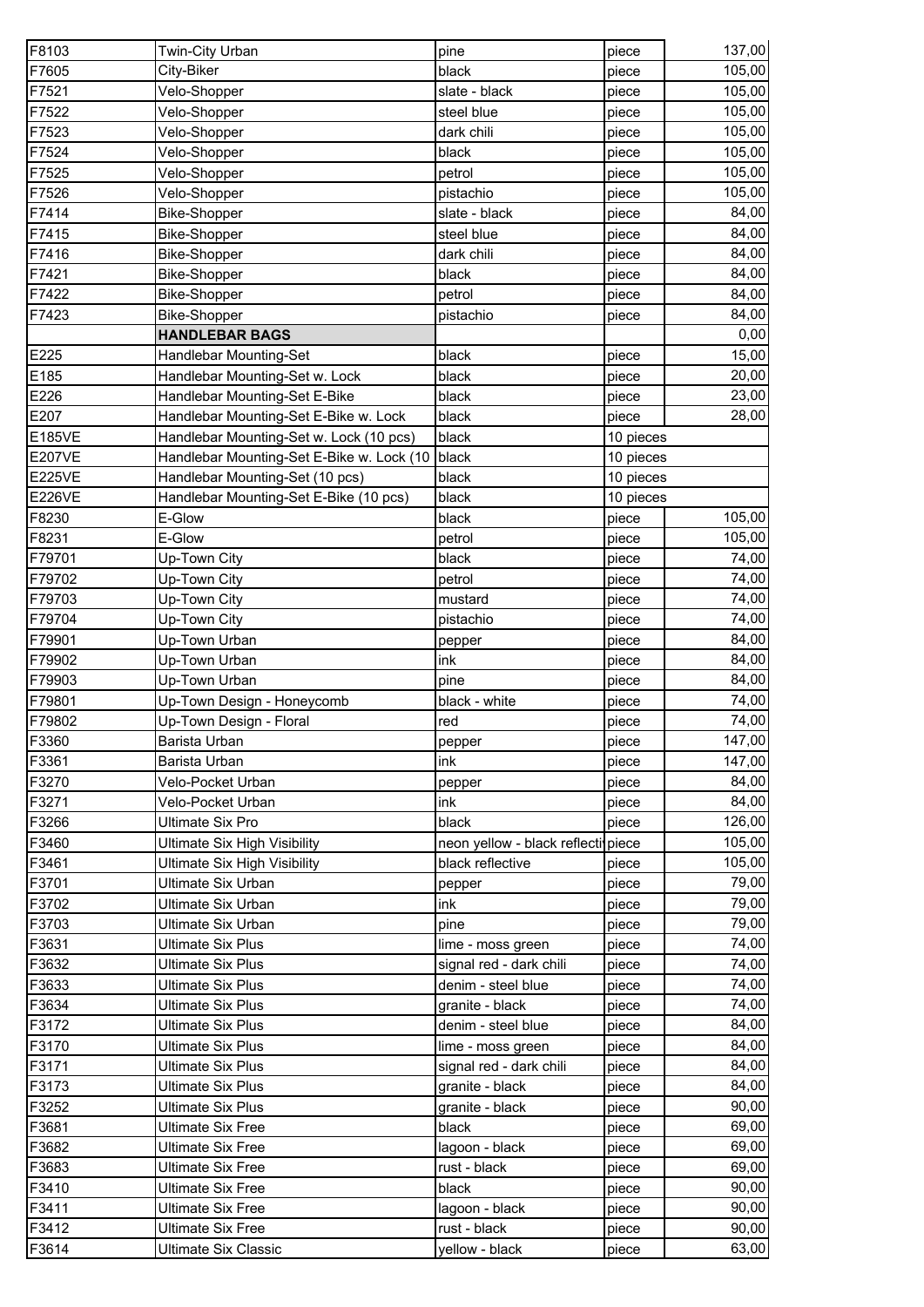| F3612<br><b>Ultimate Six Classic</b><br>red - black<br>63,00<br>piece<br>F3613<br>63,00<br><b>Ultimate Six Classic</b><br>petrol - black<br>piece<br>63,00<br>F3615<br><b>Ultimate Six Classic</b><br>sunyellow - black<br>piece<br>F3123<br>74,00<br><b>Ultimate Six Classic</b><br>yellow - black<br>piece<br>F3120<br><b>Ultimate Six Classic</b><br>black<br>74,00<br>piece<br>F3121<br>74,00<br><b>Ultimate Six Classic</b><br>red - black<br>piece<br>74,00<br>F3122<br><b>Ultimate Six Classic</b><br>petrol - black<br>piece<br>F3124<br><b>Ultimate Six Classic</b><br>74,00<br>asphalt - black<br>piece<br>F3125<br>74,00<br><b>Ultimate Six Classic</b><br>sunyellow - black<br>piece<br>F3223<br><b>Ultimate Six Classic</b><br>asphalt - black<br>79,00<br>piece<br>53,00<br>F3321<br><b>Ultimate Six Compact Free</b><br>black<br>piece<br>F3322<br>lagoon - black<br>53,00<br><b>Ultimate Six Compact Free</b><br>piece<br>F3323<br>53,00<br><b>Ultimate Six Compact Free</b><br>rust - black<br>piece<br>F9932<br>105,00<br>Handlebar-Pack<br>black matt<br>piece<br>105,00<br>F9931<br>Handlebar-Pack<br>slate<br>piece<br>126,00<br>F9922<br>Handlebar-Pack<br>black matt<br>piece<br>116,00<br>F9921<br>Handlebar-Pack<br>slate<br>piece<br>F9952<br>black matt<br>58,00<br>Accessory-Pack<br>piece<br>58,00<br>F9951<br>slate<br>Accessory-Pack<br>piece<br><b>UPPER RACK BAGS</b><br>0,00<br>F8240<br>132,00<br>E-Trunk<br>black<br>piece<br>132,00<br>F8241<br>E-Trunk<br>petrol<br>piece<br>F8409<br>slate - black<br>126,00<br>Trunk-Bag<br>piece<br>126,00<br>F8410<br>Trunk-Bag<br>signal red - dark chili<br>piece<br>105,00<br>F8420<br>Trunk-Bag RC<br>slate - black<br>piece<br>105,00<br>F8421<br>Trunk-Bag RC<br>signal red - dark chili<br>piece<br>F8422<br>105,00<br>black<br>Trunk-Bag RC<br>piece<br>116,00<br>F8520<br>Trunk-Bag RC Urban<br>pepper<br>piece<br><b>Bike-Basket</b><br>126,00<br>black - grey<br>piece<br>95,00<br>black<br>Up-Town Rack City<br>piece<br>95,00<br>F79601<br>Up-Town Rack City<br>petrol<br>piece<br>F79602<br>Up-Town Rack City<br>95,00<br>mustard<br>piece<br>95,00<br>Up-Town Rack City<br>pistachio<br>piece<br>F79400<br>Up-Town Rack Urban<br>piece<br>pepper<br>105,00<br>F79401<br>Up-Town Rack Urban<br>ink<br>piece<br>105,00<br>F79402<br>Up-Town Rack Urban<br>pine<br>piece<br>Up-Town Rack Design - Honeycomb<br>black - white<br>95,00<br>F79502<br>piece<br>F79503<br>Up-Town Rack Design - Floral<br>95,00<br>red<br>piece<br>105,00<br>F79501<br>Rack-Box<br>black<br>piece<br><b>SADDLE BAGS</b><br>0,00<br>F9912<br>137,00<br>Seat-Pack<br>black matt<br>piece<br>F9911<br>137,00<br>Seat-Pack<br>slate<br>piece<br>147,00<br>F9902<br>Seat-Pack<br>black matt<br>piece<br>147,00<br>F9901<br>Seat-Pack<br>slate<br>piece<br>F9485<br>Saddle-Bag Two High Visibility<br>neon yellow - black<br>74,00<br>piece<br>F9411<br>Saddle-Bag Two<br>slate - black<br>42,00<br>piece<br>42,00<br>F9412<br>Saddle-Bag Two<br>lime - black<br>piece<br>F9413<br>42,00<br>Saddle-Bag Two<br>signal red - black<br>piece<br>F9414<br>Saddle-Bag Two<br>black matt<br>42,00<br>piece<br>48,00<br>F9421<br>Saddle-Bag Two<br>slate - black<br>piece<br>48,00<br>F9422<br>lime - black<br>Saddle-Bag Two<br>piece<br>48,00<br>F9423<br>Saddle-Bag Two<br>signal red - black<br>piece<br>48,00<br>F9424<br>Saddle-Bag Two<br>black matt<br>piece<br>Micro Two<br>27,00<br>F9661<br>slate - black<br>piece<br>F9662<br>Micro Two<br>27,00<br>light green - lime<br>piece<br>F9663<br>Micro Two<br>27,00<br>signal red - orange<br>piece<br>F9664<br>27,00<br>Micro Two<br>black matt<br>piece<br>31,00<br>F9671<br>Micro Two<br>slate - black<br>piece<br>F9672<br>31,00<br>Micro Two<br>light green - lime<br>piece | F3611  | <b>Ultimate Six Classic</b> | black | piece | 63,00 |
|----------------------------------------------------------------------------------------------------------------------------------------------------------------------------------------------------------------------------------------------------------------------------------------------------------------------------------------------------------------------------------------------------------------------------------------------------------------------------------------------------------------------------------------------------------------------------------------------------------------------------------------------------------------------------------------------------------------------------------------------------------------------------------------------------------------------------------------------------------------------------------------------------------------------------------------------------------------------------------------------------------------------------------------------------------------------------------------------------------------------------------------------------------------------------------------------------------------------------------------------------------------------------------------------------------------------------------------------------------------------------------------------------------------------------------------------------------------------------------------------------------------------------------------------------------------------------------------------------------------------------------------------------------------------------------------------------------------------------------------------------------------------------------------------------------------------------------------------------------------------------------------------------------------------------------------------------------------------------------------------------------------------------------------------------------------------------------------------------------------------------------------------------------------------------------------------------------------------------------------------------------------------------------------------------------------------------------------------------------------------------------------------------------------------------------------------------------------------------------------------------------------------------------------------------------------------------------------------------------------------------------------------------------------------------------------------------------------------------------------------------------------------------------------------------------------------------------------------------------------------------------------------------------------------------------------------------------------------------------------------------------------------------------------------------------------------------------------------------------------------------------------------------------------------------------------------------------------------------------------------------------------------------------------------------------------------------------------------------------------------------------------------------------------------------------------------------------------------------------------------------------------------------------------------------------------------------------------------------------------------------------------------------------------------------------------------------------------------------------------------------------------------------------------------|--------|-----------------------------|-------|-------|-------|
|                                                                                                                                                                                                                                                                                                                                                                                                                                                                                                                                                                                                                                                                                                                                                                                                                                                                                                                                                                                                                                                                                                                                                                                                                                                                                                                                                                                                                                                                                                                                                                                                                                                                                                                                                                                                                                                                                                                                                                                                                                                                                                                                                                                                                                                                                                                                                                                                                                                                                                                                                                                                                                                                                                                                                                                                                                                                                                                                                                                                                                                                                                                                                                                                                                                                                                                                                                                                                                                                                                                                                                                                                                                                                                                                                                                              |        |                             |       |       |       |
|                                                                                                                                                                                                                                                                                                                                                                                                                                                                                                                                                                                                                                                                                                                                                                                                                                                                                                                                                                                                                                                                                                                                                                                                                                                                                                                                                                                                                                                                                                                                                                                                                                                                                                                                                                                                                                                                                                                                                                                                                                                                                                                                                                                                                                                                                                                                                                                                                                                                                                                                                                                                                                                                                                                                                                                                                                                                                                                                                                                                                                                                                                                                                                                                                                                                                                                                                                                                                                                                                                                                                                                                                                                                                                                                                                                              |        |                             |       |       |       |
| 105,00                                                                                                                                                                                                                                                                                                                                                                                                                                                                                                                                                                                                                                                                                                                                                                                                                                                                                                                                                                                                                                                                                                                                                                                                                                                                                                                                                                                                                                                                                                                                                                                                                                                                                                                                                                                                                                                                                                                                                                                                                                                                                                                                                                                                                                                                                                                                                                                                                                                                                                                                                                                                                                                                                                                                                                                                                                                                                                                                                                                                                                                                                                                                                                                                                                                                                                                                                                                                                                                                                                                                                                                                                                                                                                                                                                                       |        |                             |       |       |       |
|                                                                                                                                                                                                                                                                                                                                                                                                                                                                                                                                                                                                                                                                                                                                                                                                                                                                                                                                                                                                                                                                                                                                                                                                                                                                                                                                                                                                                                                                                                                                                                                                                                                                                                                                                                                                                                                                                                                                                                                                                                                                                                                                                                                                                                                                                                                                                                                                                                                                                                                                                                                                                                                                                                                                                                                                                                                                                                                                                                                                                                                                                                                                                                                                                                                                                                                                                                                                                                                                                                                                                                                                                                                                                                                                                                                              |        |                             |       |       |       |
|                                                                                                                                                                                                                                                                                                                                                                                                                                                                                                                                                                                                                                                                                                                                                                                                                                                                                                                                                                                                                                                                                                                                                                                                                                                                                                                                                                                                                                                                                                                                                                                                                                                                                                                                                                                                                                                                                                                                                                                                                                                                                                                                                                                                                                                                                                                                                                                                                                                                                                                                                                                                                                                                                                                                                                                                                                                                                                                                                                                                                                                                                                                                                                                                                                                                                                                                                                                                                                                                                                                                                                                                                                                                                                                                                                                              |        |                             |       |       |       |
|                                                                                                                                                                                                                                                                                                                                                                                                                                                                                                                                                                                                                                                                                                                                                                                                                                                                                                                                                                                                                                                                                                                                                                                                                                                                                                                                                                                                                                                                                                                                                                                                                                                                                                                                                                                                                                                                                                                                                                                                                                                                                                                                                                                                                                                                                                                                                                                                                                                                                                                                                                                                                                                                                                                                                                                                                                                                                                                                                                                                                                                                                                                                                                                                                                                                                                                                                                                                                                                                                                                                                                                                                                                                                                                                                                                              |        |                             |       |       |       |
|                                                                                                                                                                                                                                                                                                                                                                                                                                                                                                                                                                                                                                                                                                                                                                                                                                                                                                                                                                                                                                                                                                                                                                                                                                                                                                                                                                                                                                                                                                                                                                                                                                                                                                                                                                                                                                                                                                                                                                                                                                                                                                                                                                                                                                                                                                                                                                                                                                                                                                                                                                                                                                                                                                                                                                                                                                                                                                                                                                                                                                                                                                                                                                                                                                                                                                                                                                                                                                                                                                                                                                                                                                                                                                                                                                                              |        |                             |       |       |       |
|                                                                                                                                                                                                                                                                                                                                                                                                                                                                                                                                                                                                                                                                                                                                                                                                                                                                                                                                                                                                                                                                                                                                                                                                                                                                                                                                                                                                                                                                                                                                                                                                                                                                                                                                                                                                                                                                                                                                                                                                                                                                                                                                                                                                                                                                                                                                                                                                                                                                                                                                                                                                                                                                                                                                                                                                                                                                                                                                                                                                                                                                                                                                                                                                                                                                                                                                                                                                                                                                                                                                                                                                                                                                                                                                                                                              |        |                             |       |       |       |
|                                                                                                                                                                                                                                                                                                                                                                                                                                                                                                                                                                                                                                                                                                                                                                                                                                                                                                                                                                                                                                                                                                                                                                                                                                                                                                                                                                                                                                                                                                                                                                                                                                                                                                                                                                                                                                                                                                                                                                                                                                                                                                                                                                                                                                                                                                                                                                                                                                                                                                                                                                                                                                                                                                                                                                                                                                                                                                                                                                                                                                                                                                                                                                                                                                                                                                                                                                                                                                                                                                                                                                                                                                                                                                                                                                                              |        |                             |       |       |       |
|                                                                                                                                                                                                                                                                                                                                                                                                                                                                                                                                                                                                                                                                                                                                                                                                                                                                                                                                                                                                                                                                                                                                                                                                                                                                                                                                                                                                                                                                                                                                                                                                                                                                                                                                                                                                                                                                                                                                                                                                                                                                                                                                                                                                                                                                                                                                                                                                                                                                                                                                                                                                                                                                                                                                                                                                                                                                                                                                                                                                                                                                                                                                                                                                                                                                                                                                                                                                                                                                                                                                                                                                                                                                                                                                                                                              |        |                             |       |       |       |
|                                                                                                                                                                                                                                                                                                                                                                                                                                                                                                                                                                                                                                                                                                                                                                                                                                                                                                                                                                                                                                                                                                                                                                                                                                                                                                                                                                                                                                                                                                                                                                                                                                                                                                                                                                                                                                                                                                                                                                                                                                                                                                                                                                                                                                                                                                                                                                                                                                                                                                                                                                                                                                                                                                                                                                                                                                                                                                                                                                                                                                                                                                                                                                                                                                                                                                                                                                                                                                                                                                                                                                                                                                                                                                                                                                                              |        |                             |       |       |       |
|                                                                                                                                                                                                                                                                                                                                                                                                                                                                                                                                                                                                                                                                                                                                                                                                                                                                                                                                                                                                                                                                                                                                                                                                                                                                                                                                                                                                                                                                                                                                                                                                                                                                                                                                                                                                                                                                                                                                                                                                                                                                                                                                                                                                                                                                                                                                                                                                                                                                                                                                                                                                                                                                                                                                                                                                                                                                                                                                                                                                                                                                                                                                                                                                                                                                                                                                                                                                                                                                                                                                                                                                                                                                                                                                                                                              |        |                             |       |       |       |
|                                                                                                                                                                                                                                                                                                                                                                                                                                                                                                                                                                                                                                                                                                                                                                                                                                                                                                                                                                                                                                                                                                                                                                                                                                                                                                                                                                                                                                                                                                                                                                                                                                                                                                                                                                                                                                                                                                                                                                                                                                                                                                                                                                                                                                                                                                                                                                                                                                                                                                                                                                                                                                                                                                                                                                                                                                                                                                                                                                                                                                                                                                                                                                                                                                                                                                                                                                                                                                                                                                                                                                                                                                                                                                                                                                                              |        |                             |       |       |       |
|                                                                                                                                                                                                                                                                                                                                                                                                                                                                                                                                                                                                                                                                                                                                                                                                                                                                                                                                                                                                                                                                                                                                                                                                                                                                                                                                                                                                                                                                                                                                                                                                                                                                                                                                                                                                                                                                                                                                                                                                                                                                                                                                                                                                                                                                                                                                                                                                                                                                                                                                                                                                                                                                                                                                                                                                                                                                                                                                                                                                                                                                                                                                                                                                                                                                                                                                                                                                                                                                                                                                                                                                                                                                                                                                                                                              |        |                             |       |       |       |
|                                                                                                                                                                                                                                                                                                                                                                                                                                                                                                                                                                                                                                                                                                                                                                                                                                                                                                                                                                                                                                                                                                                                                                                                                                                                                                                                                                                                                                                                                                                                                                                                                                                                                                                                                                                                                                                                                                                                                                                                                                                                                                                                                                                                                                                                                                                                                                                                                                                                                                                                                                                                                                                                                                                                                                                                                                                                                                                                                                                                                                                                                                                                                                                                                                                                                                                                                                                                                                                                                                                                                                                                                                                                                                                                                                                              |        |                             |       |       |       |
|                                                                                                                                                                                                                                                                                                                                                                                                                                                                                                                                                                                                                                                                                                                                                                                                                                                                                                                                                                                                                                                                                                                                                                                                                                                                                                                                                                                                                                                                                                                                                                                                                                                                                                                                                                                                                                                                                                                                                                                                                                                                                                                                                                                                                                                                                                                                                                                                                                                                                                                                                                                                                                                                                                                                                                                                                                                                                                                                                                                                                                                                                                                                                                                                                                                                                                                                                                                                                                                                                                                                                                                                                                                                                                                                                                                              |        |                             |       |       |       |
|                                                                                                                                                                                                                                                                                                                                                                                                                                                                                                                                                                                                                                                                                                                                                                                                                                                                                                                                                                                                                                                                                                                                                                                                                                                                                                                                                                                                                                                                                                                                                                                                                                                                                                                                                                                                                                                                                                                                                                                                                                                                                                                                                                                                                                                                                                                                                                                                                                                                                                                                                                                                                                                                                                                                                                                                                                                                                                                                                                                                                                                                                                                                                                                                                                                                                                                                                                                                                                                                                                                                                                                                                                                                                                                                                                                              |        |                             |       |       |       |
|                                                                                                                                                                                                                                                                                                                                                                                                                                                                                                                                                                                                                                                                                                                                                                                                                                                                                                                                                                                                                                                                                                                                                                                                                                                                                                                                                                                                                                                                                                                                                                                                                                                                                                                                                                                                                                                                                                                                                                                                                                                                                                                                                                                                                                                                                                                                                                                                                                                                                                                                                                                                                                                                                                                                                                                                                                                                                                                                                                                                                                                                                                                                                                                                                                                                                                                                                                                                                                                                                                                                                                                                                                                                                                                                                                                              |        |                             |       |       |       |
|                                                                                                                                                                                                                                                                                                                                                                                                                                                                                                                                                                                                                                                                                                                                                                                                                                                                                                                                                                                                                                                                                                                                                                                                                                                                                                                                                                                                                                                                                                                                                                                                                                                                                                                                                                                                                                                                                                                                                                                                                                                                                                                                                                                                                                                                                                                                                                                                                                                                                                                                                                                                                                                                                                                                                                                                                                                                                                                                                                                                                                                                                                                                                                                                                                                                                                                                                                                                                                                                                                                                                                                                                                                                                                                                                                                              |        |                             |       |       |       |
|                                                                                                                                                                                                                                                                                                                                                                                                                                                                                                                                                                                                                                                                                                                                                                                                                                                                                                                                                                                                                                                                                                                                                                                                                                                                                                                                                                                                                                                                                                                                                                                                                                                                                                                                                                                                                                                                                                                                                                                                                                                                                                                                                                                                                                                                                                                                                                                                                                                                                                                                                                                                                                                                                                                                                                                                                                                                                                                                                                                                                                                                                                                                                                                                                                                                                                                                                                                                                                                                                                                                                                                                                                                                                                                                                                                              |        |                             |       |       |       |
|                                                                                                                                                                                                                                                                                                                                                                                                                                                                                                                                                                                                                                                                                                                                                                                                                                                                                                                                                                                                                                                                                                                                                                                                                                                                                                                                                                                                                                                                                                                                                                                                                                                                                                                                                                                                                                                                                                                                                                                                                                                                                                                                                                                                                                                                                                                                                                                                                                                                                                                                                                                                                                                                                                                                                                                                                                                                                                                                                                                                                                                                                                                                                                                                                                                                                                                                                                                                                                                                                                                                                                                                                                                                                                                                                                                              |        |                             |       |       |       |
|                                                                                                                                                                                                                                                                                                                                                                                                                                                                                                                                                                                                                                                                                                                                                                                                                                                                                                                                                                                                                                                                                                                                                                                                                                                                                                                                                                                                                                                                                                                                                                                                                                                                                                                                                                                                                                                                                                                                                                                                                                                                                                                                                                                                                                                                                                                                                                                                                                                                                                                                                                                                                                                                                                                                                                                                                                                                                                                                                                                                                                                                                                                                                                                                                                                                                                                                                                                                                                                                                                                                                                                                                                                                                                                                                                                              |        |                             |       |       |       |
|                                                                                                                                                                                                                                                                                                                                                                                                                                                                                                                                                                                                                                                                                                                                                                                                                                                                                                                                                                                                                                                                                                                                                                                                                                                                                                                                                                                                                                                                                                                                                                                                                                                                                                                                                                                                                                                                                                                                                                                                                                                                                                                                                                                                                                                                                                                                                                                                                                                                                                                                                                                                                                                                                                                                                                                                                                                                                                                                                                                                                                                                                                                                                                                                                                                                                                                                                                                                                                                                                                                                                                                                                                                                                                                                                                                              |        |                             |       |       |       |
|                                                                                                                                                                                                                                                                                                                                                                                                                                                                                                                                                                                                                                                                                                                                                                                                                                                                                                                                                                                                                                                                                                                                                                                                                                                                                                                                                                                                                                                                                                                                                                                                                                                                                                                                                                                                                                                                                                                                                                                                                                                                                                                                                                                                                                                                                                                                                                                                                                                                                                                                                                                                                                                                                                                                                                                                                                                                                                                                                                                                                                                                                                                                                                                                                                                                                                                                                                                                                                                                                                                                                                                                                                                                                                                                                                                              |        |                             |       |       |       |
|                                                                                                                                                                                                                                                                                                                                                                                                                                                                                                                                                                                                                                                                                                                                                                                                                                                                                                                                                                                                                                                                                                                                                                                                                                                                                                                                                                                                                                                                                                                                                                                                                                                                                                                                                                                                                                                                                                                                                                                                                                                                                                                                                                                                                                                                                                                                                                                                                                                                                                                                                                                                                                                                                                                                                                                                                                                                                                                                                                                                                                                                                                                                                                                                                                                                                                                                                                                                                                                                                                                                                                                                                                                                                                                                                                                              |        |                             |       |       |       |
|                                                                                                                                                                                                                                                                                                                                                                                                                                                                                                                                                                                                                                                                                                                                                                                                                                                                                                                                                                                                                                                                                                                                                                                                                                                                                                                                                                                                                                                                                                                                                                                                                                                                                                                                                                                                                                                                                                                                                                                                                                                                                                                                                                                                                                                                                                                                                                                                                                                                                                                                                                                                                                                                                                                                                                                                                                                                                                                                                                                                                                                                                                                                                                                                                                                                                                                                                                                                                                                                                                                                                                                                                                                                                                                                                                                              |        |                             |       |       |       |
|                                                                                                                                                                                                                                                                                                                                                                                                                                                                                                                                                                                                                                                                                                                                                                                                                                                                                                                                                                                                                                                                                                                                                                                                                                                                                                                                                                                                                                                                                                                                                                                                                                                                                                                                                                                                                                                                                                                                                                                                                                                                                                                                                                                                                                                                                                                                                                                                                                                                                                                                                                                                                                                                                                                                                                                                                                                                                                                                                                                                                                                                                                                                                                                                                                                                                                                                                                                                                                                                                                                                                                                                                                                                                                                                                                                              |        |                             |       |       |       |
|                                                                                                                                                                                                                                                                                                                                                                                                                                                                                                                                                                                                                                                                                                                                                                                                                                                                                                                                                                                                                                                                                                                                                                                                                                                                                                                                                                                                                                                                                                                                                                                                                                                                                                                                                                                                                                                                                                                                                                                                                                                                                                                                                                                                                                                                                                                                                                                                                                                                                                                                                                                                                                                                                                                                                                                                                                                                                                                                                                                                                                                                                                                                                                                                                                                                                                                                                                                                                                                                                                                                                                                                                                                                                                                                                                                              |        |                             |       |       |       |
|                                                                                                                                                                                                                                                                                                                                                                                                                                                                                                                                                                                                                                                                                                                                                                                                                                                                                                                                                                                                                                                                                                                                                                                                                                                                                                                                                                                                                                                                                                                                                                                                                                                                                                                                                                                                                                                                                                                                                                                                                                                                                                                                                                                                                                                                                                                                                                                                                                                                                                                                                                                                                                                                                                                                                                                                                                                                                                                                                                                                                                                                                                                                                                                                                                                                                                                                                                                                                                                                                                                                                                                                                                                                                                                                                                                              |        |                             |       |       |       |
|                                                                                                                                                                                                                                                                                                                                                                                                                                                                                                                                                                                                                                                                                                                                                                                                                                                                                                                                                                                                                                                                                                                                                                                                                                                                                                                                                                                                                                                                                                                                                                                                                                                                                                                                                                                                                                                                                                                                                                                                                                                                                                                                                                                                                                                                                                                                                                                                                                                                                                                                                                                                                                                                                                                                                                                                                                                                                                                                                                                                                                                                                                                                                                                                                                                                                                                                                                                                                                                                                                                                                                                                                                                                                                                                                                                              | F79103 |                             |       |       |       |
|                                                                                                                                                                                                                                                                                                                                                                                                                                                                                                                                                                                                                                                                                                                                                                                                                                                                                                                                                                                                                                                                                                                                                                                                                                                                                                                                                                                                                                                                                                                                                                                                                                                                                                                                                                                                                                                                                                                                                                                                                                                                                                                                                                                                                                                                                                                                                                                                                                                                                                                                                                                                                                                                                                                                                                                                                                                                                                                                                                                                                                                                                                                                                                                                                                                                                                                                                                                                                                                                                                                                                                                                                                                                                                                                                                                              | F79600 |                             |       |       |       |
|                                                                                                                                                                                                                                                                                                                                                                                                                                                                                                                                                                                                                                                                                                                                                                                                                                                                                                                                                                                                                                                                                                                                                                                                                                                                                                                                                                                                                                                                                                                                                                                                                                                                                                                                                                                                                                                                                                                                                                                                                                                                                                                                                                                                                                                                                                                                                                                                                                                                                                                                                                                                                                                                                                                                                                                                                                                                                                                                                                                                                                                                                                                                                                                                                                                                                                                                                                                                                                                                                                                                                                                                                                                                                                                                                                                              |        |                             |       |       |       |
|                                                                                                                                                                                                                                                                                                                                                                                                                                                                                                                                                                                                                                                                                                                                                                                                                                                                                                                                                                                                                                                                                                                                                                                                                                                                                                                                                                                                                                                                                                                                                                                                                                                                                                                                                                                                                                                                                                                                                                                                                                                                                                                                                                                                                                                                                                                                                                                                                                                                                                                                                                                                                                                                                                                                                                                                                                                                                                                                                                                                                                                                                                                                                                                                                                                                                                                                                                                                                                                                                                                                                                                                                                                                                                                                                                                              |        |                             |       |       |       |
|                                                                                                                                                                                                                                                                                                                                                                                                                                                                                                                                                                                                                                                                                                                                                                                                                                                                                                                                                                                                                                                                                                                                                                                                                                                                                                                                                                                                                                                                                                                                                                                                                                                                                                                                                                                                                                                                                                                                                                                                                                                                                                                                                                                                                                                                                                                                                                                                                                                                                                                                                                                                                                                                                                                                                                                                                                                                                                                                                                                                                                                                                                                                                                                                                                                                                                                                                                                                                                                                                                                                                                                                                                                                                                                                                                                              | F79603 |                             |       |       |       |
|                                                                                                                                                                                                                                                                                                                                                                                                                                                                                                                                                                                                                                                                                                                                                                                                                                                                                                                                                                                                                                                                                                                                                                                                                                                                                                                                                                                                                                                                                                                                                                                                                                                                                                                                                                                                                                                                                                                                                                                                                                                                                                                                                                                                                                                                                                                                                                                                                                                                                                                                                                                                                                                                                                                                                                                                                                                                                                                                                                                                                                                                                                                                                                                                                                                                                                                                                                                                                                                                                                                                                                                                                                                                                                                                                                                              |        |                             |       |       |       |
|                                                                                                                                                                                                                                                                                                                                                                                                                                                                                                                                                                                                                                                                                                                                                                                                                                                                                                                                                                                                                                                                                                                                                                                                                                                                                                                                                                                                                                                                                                                                                                                                                                                                                                                                                                                                                                                                                                                                                                                                                                                                                                                                                                                                                                                                                                                                                                                                                                                                                                                                                                                                                                                                                                                                                                                                                                                                                                                                                                                                                                                                                                                                                                                                                                                                                                                                                                                                                                                                                                                                                                                                                                                                                                                                                                                              |        |                             |       |       |       |
|                                                                                                                                                                                                                                                                                                                                                                                                                                                                                                                                                                                                                                                                                                                                                                                                                                                                                                                                                                                                                                                                                                                                                                                                                                                                                                                                                                                                                                                                                                                                                                                                                                                                                                                                                                                                                                                                                                                                                                                                                                                                                                                                                                                                                                                                                                                                                                                                                                                                                                                                                                                                                                                                                                                                                                                                                                                                                                                                                                                                                                                                                                                                                                                                                                                                                                                                                                                                                                                                                                                                                                                                                                                                                                                                                                                              |        |                             |       |       |       |
|                                                                                                                                                                                                                                                                                                                                                                                                                                                                                                                                                                                                                                                                                                                                                                                                                                                                                                                                                                                                                                                                                                                                                                                                                                                                                                                                                                                                                                                                                                                                                                                                                                                                                                                                                                                                                                                                                                                                                                                                                                                                                                                                                                                                                                                                                                                                                                                                                                                                                                                                                                                                                                                                                                                                                                                                                                                                                                                                                                                                                                                                                                                                                                                                                                                                                                                                                                                                                                                                                                                                                                                                                                                                                                                                                                                              |        |                             |       |       |       |
|                                                                                                                                                                                                                                                                                                                                                                                                                                                                                                                                                                                                                                                                                                                                                                                                                                                                                                                                                                                                                                                                                                                                                                                                                                                                                                                                                                                                                                                                                                                                                                                                                                                                                                                                                                                                                                                                                                                                                                                                                                                                                                                                                                                                                                                                                                                                                                                                                                                                                                                                                                                                                                                                                                                                                                                                                                                                                                                                                                                                                                                                                                                                                                                                                                                                                                                                                                                                                                                                                                                                                                                                                                                                                                                                                                                              |        |                             |       |       |       |
|                                                                                                                                                                                                                                                                                                                                                                                                                                                                                                                                                                                                                                                                                                                                                                                                                                                                                                                                                                                                                                                                                                                                                                                                                                                                                                                                                                                                                                                                                                                                                                                                                                                                                                                                                                                                                                                                                                                                                                                                                                                                                                                                                                                                                                                                                                                                                                                                                                                                                                                                                                                                                                                                                                                                                                                                                                                                                                                                                                                                                                                                                                                                                                                                                                                                                                                                                                                                                                                                                                                                                                                                                                                                                                                                                                                              |        |                             |       |       |       |
|                                                                                                                                                                                                                                                                                                                                                                                                                                                                                                                                                                                                                                                                                                                                                                                                                                                                                                                                                                                                                                                                                                                                                                                                                                                                                                                                                                                                                                                                                                                                                                                                                                                                                                                                                                                                                                                                                                                                                                                                                                                                                                                                                                                                                                                                                                                                                                                                                                                                                                                                                                                                                                                                                                                                                                                                                                                                                                                                                                                                                                                                                                                                                                                                                                                                                                                                                                                                                                                                                                                                                                                                                                                                                                                                                                                              |        |                             |       |       |       |
|                                                                                                                                                                                                                                                                                                                                                                                                                                                                                                                                                                                                                                                                                                                                                                                                                                                                                                                                                                                                                                                                                                                                                                                                                                                                                                                                                                                                                                                                                                                                                                                                                                                                                                                                                                                                                                                                                                                                                                                                                                                                                                                                                                                                                                                                                                                                                                                                                                                                                                                                                                                                                                                                                                                                                                                                                                                                                                                                                                                                                                                                                                                                                                                                                                                                                                                                                                                                                                                                                                                                                                                                                                                                                                                                                                                              |        |                             |       |       |       |
|                                                                                                                                                                                                                                                                                                                                                                                                                                                                                                                                                                                                                                                                                                                                                                                                                                                                                                                                                                                                                                                                                                                                                                                                                                                                                                                                                                                                                                                                                                                                                                                                                                                                                                                                                                                                                                                                                                                                                                                                                                                                                                                                                                                                                                                                                                                                                                                                                                                                                                                                                                                                                                                                                                                                                                                                                                                                                                                                                                                                                                                                                                                                                                                                                                                                                                                                                                                                                                                                                                                                                                                                                                                                                                                                                                                              |        |                             |       |       |       |
|                                                                                                                                                                                                                                                                                                                                                                                                                                                                                                                                                                                                                                                                                                                                                                                                                                                                                                                                                                                                                                                                                                                                                                                                                                                                                                                                                                                                                                                                                                                                                                                                                                                                                                                                                                                                                                                                                                                                                                                                                                                                                                                                                                                                                                                                                                                                                                                                                                                                                                                                                                                                                                                                                                                                                                                                                                                                                                                                                                                                                                                                                                                                                                                                                                                                                                                                                                                                                                                                                                                                                                                                                                                                                                                                                                                              |        |                             |       |       |       |
|                                                                                                                                                                                                                                                                                                                                                                                                                                                                                                                                                                                                                                                                                                                                                                                                                                                                                                                                                                                                                                                                                                                                                                                                                                                                                                                                                                                                                                                                                                                                                                                                                                                                                                                                                                                                                                                                                                                                                                                                                                                                                                                                                                                                                                                                                                                                                                                                                                                                                                                                                                                                                                                                                                                                                                                                                                                                                                                                                                                                                                                                                                                                                                                                                                                                                                                                                                                                                                                                                                                                                                                                                                                                                                                                                                                              |        |                             |       |       |       |
|                                                                                                                                                                                                                                                                                                                                                                                                                                                                                                                                                                                                                                                                                                                                                                                                                                                                                                                                                                                                                                                                                                                                                                                                                                                                                                                                                                                                                                                                                                                                                                                                                                                                                                                                                                                                                                                                                                                                                                                                                                                                                                                                                                                                                                                                                                                                                                                                                                                                                                                                                                                                                                                                                                                                                                                                                                                                                                                                                                                                                                                                                                                                                                                                                                                                                                                                                                                                                                                                                                                                                                                                                                                                                                                                                                                              |        |                             |       |       |       |
|                                                                                                                                                                                                                                                                                                                                                                                                                                                                                                                                                                                                                                                                                                                                                                                                                                                                                                                                                                                                                                                                                                                                                                                                                                                                                                                                                                                                                                                                                                                                                                                                                                                                                                                                                                                                                                                                                                                                                                                                                                                                                                                                                                                                                                                                                                                                                                                                                                                                                                                                                                                                                                                                                                                                                                                                                                                                                                                                                                                                                                                                                                                                                                                                                                                                                                                                                                                                                                                                                                                                                                                                                                                                                                                                                                                              |        |                             |       |       |       |
|                                                                                                                                                                                                                                                                                                                                                                                                                                                                                                                                                                                                                                                                                                                                                                                                                                                                                                                                                                                                                                                                                                                                                                                                                                                                                                                                                                                                                                                                                                                                                                                                                                                                                                                                                                                                                                                                                                                                                                                                                                                                                                                                                                                                                                                                                                                                                                                                                                                                                                                                                                                                                                                                                                                                                                                                                                                                                                                                                                                                                                                                                                                                                                                                                                                                                                                                                                                                                                                                                                                                                                                                                                                                                                                                                                                              |        |                             |       |       |       |
|                                                                                                                                                                                                                                                                                                                                                                                                                                                                                                                                                                                                                                                                                                                                                                                                                                                                                                                                                                                                                                                                                                                                                                                                                                                                                                                                                                                                                                                                                                                                                                                                                                                                                                                                                                                                                                                                                                                                                                                                                                                                                                                                                                                                                                                                                                                                                                                                                                                                                                                                                                                                                                                                                                                                                                                                                                                                                                                                                                                                                                                                                                                                                                                                                                                                                                                                                                                                                                                                                                                                                                                                                                                                                                                                                                                              |        |                             |       |       |       |
|                                                                                                                                                                                                                                                                                                                                                                                                                                                                                                                                                                                                                                                                                                                                                                                                                                                                                                                                                                                                                                                                                                                                                                                                                                                                                                                                                                                                                                                                                                                                                                                                                                                                                                                                                                                                                                                                                                                                                                                                                                                                                                                                                                                                                                                                                                                                                                                                                                                                                                                                                                                                                                                                                                                                                                                                                                                                                                                                                                                                                                                                                                                                                                                                                                                                                                                                                                                                                                                                                                                                                                                                                                                                                                                                                                                              |        |                             |       |       |       |
|                                                                                                                                                                                                                                                                                                                                                                                                                                                                                                                                                                                                                                                                                                                                                                                                                                                                                                                                                                                                                                                                                                                                                                                                                                                                                                                                                                                                                                                                                                                                                                                                                                                                                                                                                                                                                                                                                                                                                                                                                                                                                                                                                                                                                                                                                                                                                                                                                                                                                                                                                                                                                                                                                                                                                                                                                                                                                                                                                                                                                                                                                                                                                                                                                                                                                                                                                                                                                                                                                                                                                                                                                                                                                                                                                                                              |        |                             |       |       |       |
|                                                                                                                                                                                                                                                                                                                                                                                                                                                                                                                                                                                                                                                                                                                                                                                                                                                                                                                                                                                                                                                                                                                                                                                                                                                                                                                                                                                                                                                                                                                                                                                                                                                                                                                                                                                                                                                                                                                                                                                                                                                                                                                                                                                                                                                                                                                                                                                                                                                                                                                                                                                                                                                                                                                                                                                                                                                                                                                                                                                                                                                                                                                                                                                                                                                                                                                                                                                                                                                                                                                                                                                                                                                                                                                                                                                              |        |                             |       |       |       |
|                                                                                                                                                                                                                                                                                                                                                                                                                                                                                                                                                                                                                                                                                                                                                                                                                                                                                                                                                                                                                                                                                                                                                                                                                                                                                                                                                                                                                                                                                                                                                                                                                                                                                                                                                                                                                                                                                                                                                                                                                                                                                                                                                                                                                                                                                                                                                                                                                                                                                                                                                                                                                                                                                                                                                                                                                                                                                                                                                                                                                                                                                                                                                                                                                                                                                                                                                                                                                                                                                                                                                                                                                                                                                                                                                                                              |        |                             |       |       |       |
|                                                                                                                                                                                                                                                                                                                                                                                                                                                                                                                                                                                                                                                                                                                                                                                                                                                                                                                                                                                                                                                                                                                                                                                                                                                                                                                                                                                                                                                                                                                                                                                                                                                                                                                                                                                                                                                                                                                                                                                                                                                                                                                                                                                                                                                                                                                                                                                                                                                                                                                                                                                                                                                                                                                                                                                                                                                                                                                                                                                                                                                                                                                                                                                                                                                                                                                                                                                                                                                                                                                                                                                                                                                                                                                                                                                              |        |                             |       |       |       |
|                                                                                                                                                                                                                                                                                                                                                                                                                                                                                                                                                                                                                                                                                                                                                                                                                                                                                                                                                                                                                                                                                                                                                                                                                                                                                                                                                                                                                                                                                                                                                                                                                                                                                                                                                                                                                                                                                                                                                                                                                                                                                                                                                                                                                                                                                                                                                                                                                                                                                                                                                                                                                                                                                                                                                                                                                                                                                                                                                                                                                                                                                                                                                                                                                                                                                                                                                                                                                                                                                                                                                                                                                                                                                                                                                                                              |        |                             |       |       |       |
|                                                                                                                                                                                                                                                                                                                                                                                                                                                                                                                                                                                                                                                                                                                                                                                                                                                                                                                                                                                                                                                                                                                                                                                                                                                                                                                                                                                                                                                                                                                                                                                                                                                                                                                                                                                                                                                                                                                                                                                                                                                                                                                                                                                                                                                                                                                                                                                                                                                                                                                                                                                                                                                                                                                                                                                                                                                                                                                                                                                                                                                                                                                                                                                                                                                                                                                                                                                                                                                                                                                                                                                                                                                                                                                                                                                              |        |                             |       |       |       |
|                                                                                                                                                                                                                                                                                                                                                                                                                                                                                                                                                                                                                                                                                                                                                                                                                                                                                                                                                                                                                                                                                                                                                                                                                                                                                                                                                                                                                                                                                                                                                                                                                                                                                                                                                                                                                                                                                                                                                                                                                                                                                                                                                                                                                                                                                                                                                                                                                                                                                                                                                                                                                                                                                                                                                                                                                                                                                                                                                                                                                                                                                                                                                                                                                                                                                                                                                                                                                                                                                                                                                                                                                                                                                                                                                                                              |        |                             |       |       |       |
|                                                                                                                                                                                                                                                                                                                                                                                                                                                                                                                                                                                                                                                                                                                                                                                                                                                                                                                                                                                                                                                                                                                                                                                                                                                                                                                                                                                                                                                                                                                                                                                                                                                                                                                                                                                                                                                                                                                                                                                                                                                                                                                                                                                                                                                                                                                                                                                                                                                                                                                                                                                                                                                                                                                                                                                                                                                                                                                                                                                                                                                                                                                                                                                                                                                                                                                                                                                                                                                                                                                                                                                                                                                                                                                                                                                              |        |                             |       |       |       |
|                                                                                                                                                                                                                                                                                                                                                                                                                                                                                                                                                                                                                                                                                                                                                                                                                                                                                                                                                                                                                                                                                                                                                                                                                                                                                                                                                                                                                                                                                                                                                                                                                                                                                                                                                                                                                                                                                                                                                                                                                                                                                                                                                                                                                                                                                                                                                                                                                                                                                                                                                                                                                                                                                                                                                                                                                                                                                                                                                                                                                                                                                                                                                                                                                                                                                                                                                                                                                                                                                                                                                                                                                                                                                                                                                                                              |        |                             |       |       |       |
|                                                                                                                                                                                                                                                                                                                                                                                                                                                                                                                                                                                                                                                                                                                                                                                                                                                                                                                                                                                                                                                                                                                                                                                                                                                                                                                                                                                                                                                                                                                                                                                                                                                                                                                                                                                                                                                                                                                                                                                                                                                                                                                                                                                                                                                                                                                                                                                                                                                                                                                                                                                                                                                                                                                                                                                                                                                                                                                                                                                                                                                                                                                                                                                                                                                                                                                                                                                                                                                                                                                                                                                                                                                                                                                                                                                              |        |                             |       |       |       |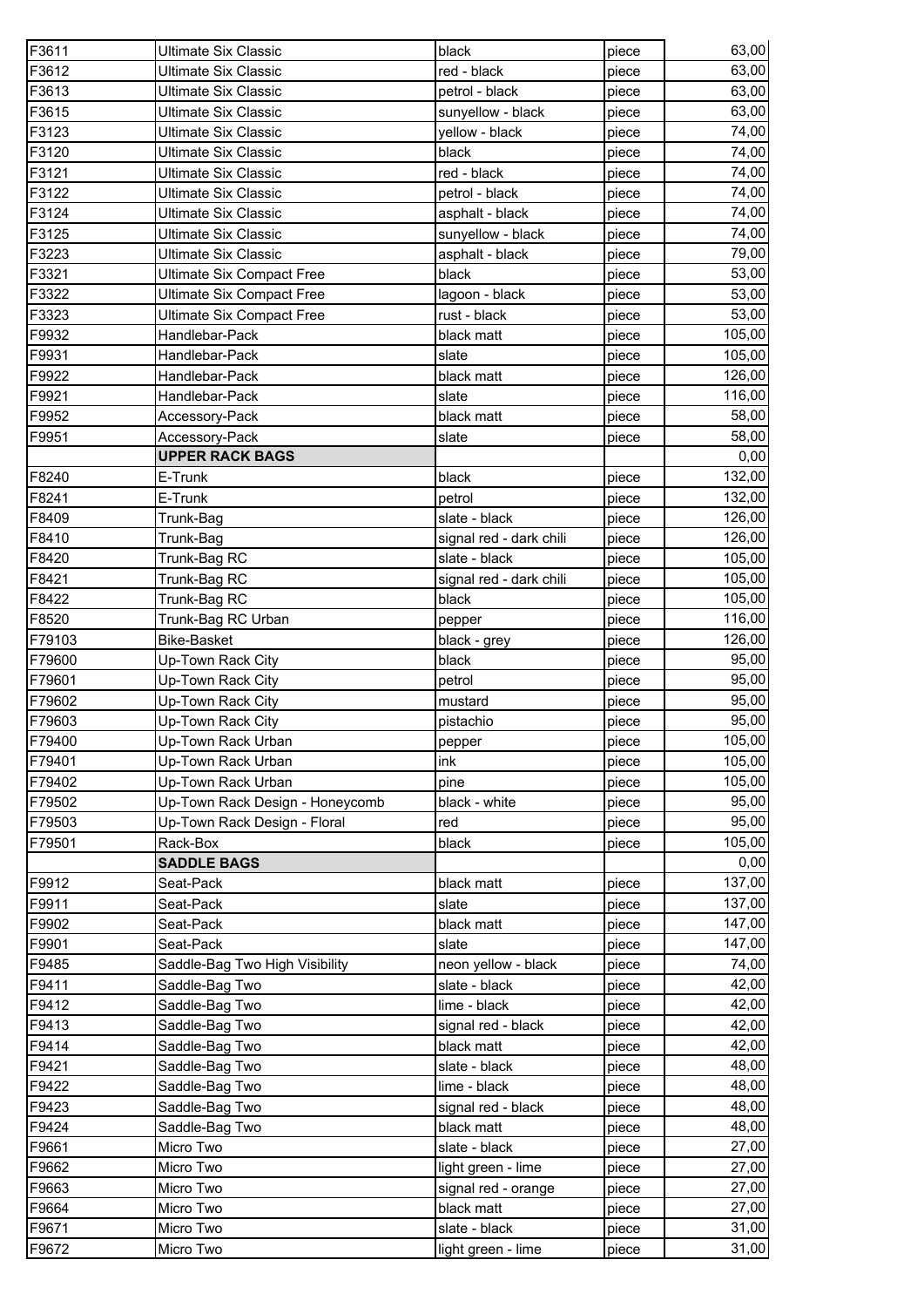| F9673         | Micro Two                           | signal red - orange     | piece     | 31,00  |
|---------------|-------------------------------------|-------------------------|-----------|--------|
| F9674         | Micro Two                           | black matt              | piece     | 31,00  |
| <b>F966VE</b> | Micro Display                       |                         | 10 pieces |        |
| <b>F967VE</b> | Micro Display                       | 10 black matt           | 10 pieces |        |
|               | <b>FRAME BAGS</b>                   |                         |           | 0,00   |
| F9973         | Frame-Pack                          | black matt              | piece     | 116,00 |
| F9971         | Frame-Pack                          | slate                   | piece     | 105,00 |
| F9975         | Frame-Pack RC                       | black matt              | piece     | 105,00 |
| F9974         | Frame-Pack                          | black matt              | piece     | 137,00 |
| F9972         | Frame-Pack                          | slate                   | piece     | 126,00 |
| F9976         | Frame-Pack RC                       | black matt              | piece     | 126,00 |
| F9942         | Frame-Pack Toptube                  | black matt              | piece     | 116,00 |
| F9941         | Frame-Pack Toptube                  | slate                   | piece     | 105,00 |
| F9943         | Frame-Pack RC Toptube               | black matt              | piece     | 105,00 |
| F9991         | Fork-Pack                           | black matt              | piece     | 53,00  |
| F6400         | Fork-Pack Plus                      | black                   | piece     | 53,00  |
| F6401         | Fork-Pack Plus                      | signal red - dark chili | piece     | 53,00  |
| F9962         | Cockpit-Pack                        | black matt              | piece     | 53,00  |
| F9961         | Cockpit-Pack                        | slate                   | piece     | 53,00  |
|               | <b>HANDLEBAR BAGS</b>               |                         |           | 0,00   |
| E165          | Handlebar Mounting-Set Extension    | black                   | piece     | 10,00  |
| F1451         | Handlebar Mounting-Set Support      | black                   | pair      | 17,00  |
| F94           | Ultimate Six Camera-Insert          | grey - black            | piece     | 26,00  |
| F3903         | Ultimate Six Internal-Divider       | black                   | piece     | 9,00   |
| F3904         | Ultimate Six Internal-Divider       | black                   | piece     | 10,00  |
| F1402         | <b>Ultimate Six Map-Case</b>        | transparent             | piece     | 27,00  |
| F1420         | Safe-It Mounting-Set                | black                   | 4 pieces  | 8,00   |
|               | <b>BIKE BAGS</b>                    |                         |           | 0,00   |
| F3905         | <b>Packing Cubes for Panniers</b>   | grey                    | piece     | 42,00  |
| F3906         | <b>Commuter Insert for Panniers</b> | grey                    | piece     | 42,00  |
| F78103        | <b>Rack Three</b>                   | black                   | piece     | 84,00  |
| F34           | Carrying System Bike Pannier        | grey - black            | piece     | 42,00  |
| <b>F91S</b>   | Outer-Pocket                        | black                   | piece     | 27,00  |
| E124          | Anti-Theft-Device                   | silver                  | pair      | 11,00  |
| E125          | Anti-Theft-Device                   | silver                  | pair      | 11,00  |
| F9101         | Bottle-Cage                         | black                   | piece     | 16,00  |
| F9121         | Mesh-Pocket                         | black                   | piece     | 21,00  |
| E201          | QL3.1-Mounting Set                  | black                   | piece     | 17,00  |
| E216          | Seat-Pack Support-Strap             | orange                  | piece     | 9,00   |
| <b>S01M</b>   | <b>Compression-Straps</b>           | black                   | pair      | 7,00   |
| <b>S03M</b>   | <b>Compression-Straps</b>           | black                   | pair      | 8,00   |
| <b>S05M</b>   | <b>Compression-Straps</b>           | black                   | pair      | 9,00   |
|               | <b>BACKPACKS</b>                    |                         |           | 0,00   |
| R7001         | Atrack                              | black                   | piece     | 189,00 |
| R7002         | Atrack                              | signal red              | piece     | 189,00 |
| R7003         | Atrack                              | mustard                 | piece     | 189,00 |
| R7004         | Atrack                              | black                   | piece     | 189,00 |
| R7005         | Atrack                              | rooibos                 | piece     | 189,00 |
| R7006         | Atrack                              | petrol                  | piece     | 189,00 |
| R7051         | Atrack                              | black                   | piece     | 200,00 |
| R7052         | Atrack                              | signal red              | piece     | 200,00 |
| R7053         | Atrack                              | mustard                 | piece     | 200,00 |
| R7054         | Atrack                              | black                   | piece     | 200,00 |
| R7055         | Atrack                              | rooibos                 | piece     | 200,00 |
| R7056         | Atrack                              | petrol                  | piece     | 200,00 |
| R7101         | Atrack                              | black                   | piece     | 210,00 |
| R7102         | Atrack                              | signal red              | piece     | 210,00 |
| R7103         | Atrack                              | mustard                 | piece     | 210,00 |
| R7104         | Atrack                              | black                   | piece     | 210,00 |
| R7105         | Atrack                              | rooibos                 | piece     | 210,00 |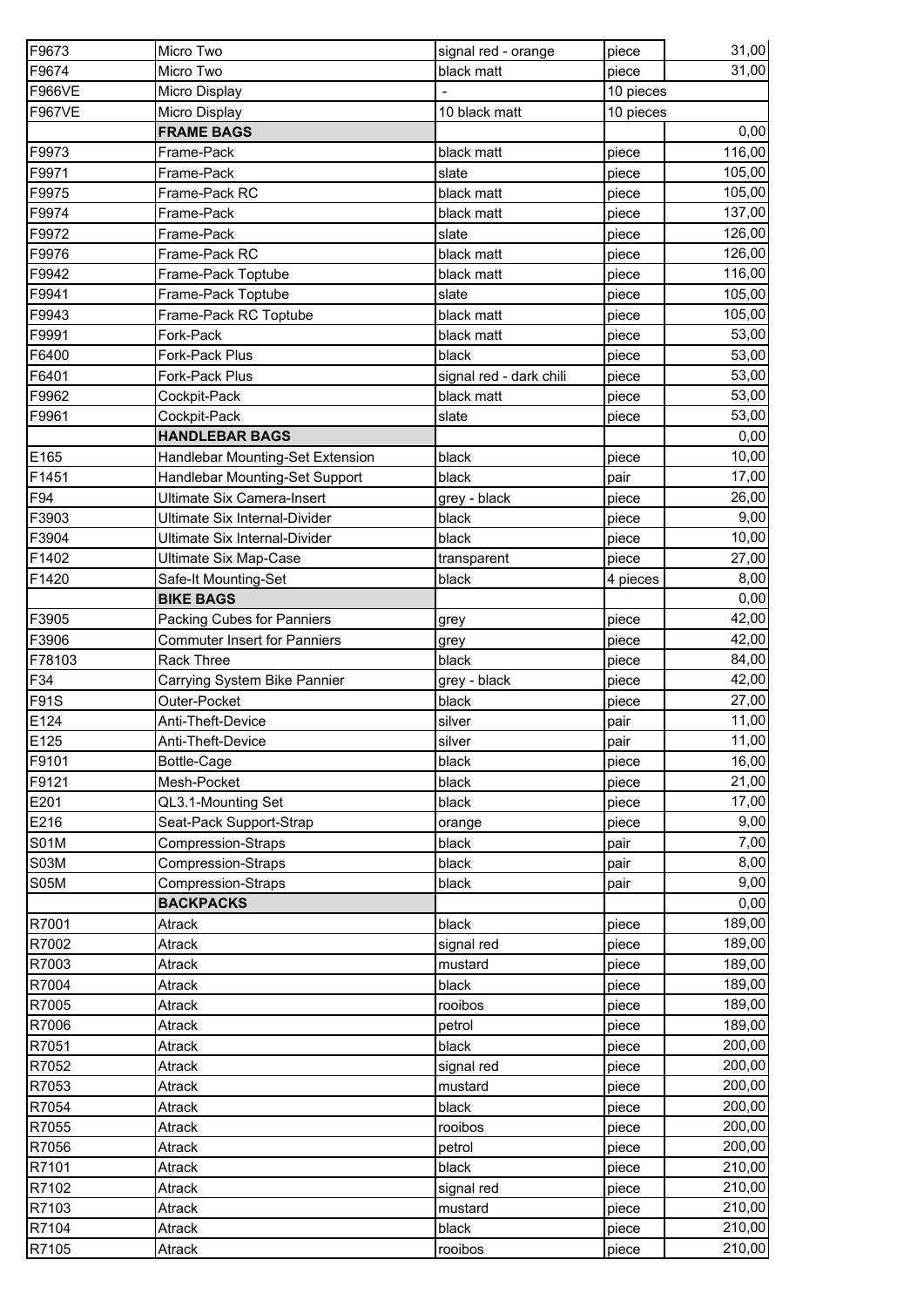| 189,00<br><b>Atrack ST</b><br>black<br>piece<br>189,00<br><b>Atrack ST</b><br>petrol<br>piece<br>189,00<br><b>Atrack ST</b><br>pistachio<br>piece<br>200,00<br><b>Atrack ST</b><br>black<br>piece<br>200,00<br><b>Atrack ST</b><br>petrol<br>piece<br>200,00<br><b>Atrack ST</b><br>pistachio<br>piece<br>189,00<br>Atrack BP<br>black matt<br>piece<br>189,00<br>slate<br>Atrack BP<br>piece<br>black<br>179,00<br>R7151<br>Atrack CR<br>piece<br>R7152<br>Atrack CR<br>189,00<br>black<br>piece<br>200,00<br>R715101<br>Atrack CR Urban<br>piece<br>pepper<br>R715102<br>200,00<br>Atrack CR Urban<br>ink<br>piece<br>200,00<br>R715101<br>Atrack CR Urban<br>piece<br>pepper<br>200,00<br>R715102<br><b>Atrack CR Urban</b><br>ink<br>piece<br>210,00<br>R7160<br>Atrack CR Urban<br>piece<br>pepper<br>210,00<br>R7161<br><b>Atrack CR Urban</b><br>ink<br>piece<br>231,00<br>R4901<br>MountainX<br>slate<br>piece<br>132,00<br>R3207<br>Packman Pro Two<br>dark chili<br>piece<br>R3206<br>132,00<br>Packman Pro Two<br>black<br>piece<br>132,00<br>R3212<br>Packman Pro Two<br>petrol<br>piece<br>132,00<br>R3213<br>Packman Pro Two<br>mustard<br>piece<br>R3214<br>Packman Pro Two<br>132,00<br>rooibos<br>piece<br>95,00<br>R6033<br>Light-Pack Two<br>light grey<br>piece<br>95,00<br>R6031<br>Light-Pack Two<br>black<br>piece<br>95,00<br>R6032<br>Light-Pack Two<br>lime<br>piece<br>105,00<br>Airflex<br>R5605<br>slate - black<br>piece<br>147,00<br>R2201<br>Messenger-Bag Pro<br>black<br>piece<br>116,00<br>R2212<br>Messenger-Bag<br>orange - black<br>piece<br>R2211<br>116,00<br>sunyellow - black<br>Messenger-Bag<br>piece<br>R2213<br>red - black<br>116,00<br>Messenger-Bag<br>piece<br>116,00<br>R2214<br>Messenger-Bag<br>black<br>piece<br>R17001<br>137,00<br>Gear-Pack<br>black<br>piece<br>137,00<br>R17003<br>Gear-Pack<br>black - red<br>piece<br>R17103<br>147,00<br>black - red<br>Gear-Pack<br>piece<br>147,00<br>R17101<br>black<br>Gear-Pack<br>piece<br>black - red<br>158,00<br>R17153<br>Gear-Pack<br>piece<br>158,00<br>R17151<br>Gear-Pack<br>black<br>piece<br>100,00<br>X-Tremer<br>red - black<br>piece<br>100,00<br>X-Tremer<br>black<br>piece<br>X-Tremer<br>red - black<br>111,00<br>piece<br>111,00<br>X-Tremer<br>black<br>piece<br>X-Plorer<br>74,00<br>red<br>piece<br>74,00<br>X-Plorer<br>black<br>piece<br>79,00<br>X-Plorer<br>red<br>piece<br>79,00<br>X-Plorer<br>black<br>piece<br>0,00<br><b>BACKPACKS</b><br>Commuter-Daypack High Visibility<br>210,00<br>black reflective<br>piece<br>Commuter-Daypack Urban<br>168,00<br>piece<br>pepper<br>168,00<br>Commuter-Daypack Urban<br>ink<br>piece<br>168,00<br>Commuter-Daypack Urban<br>pine<br>piece<br>179,00<br>Commuter-Daypack Urban<br>piece<br>pepper<br>179,00<br>Commuter-Daypack Urban<br>ink<br>piece<br>137,00<br>Commuter-Daypack City<br>dark chili<br>piece<br>137,00<br>Commuter-Daypack City<br>black<br>piece<br>137,00<br>Commuter-Daypack City<br>piece<br>mustard<br>137,00<br>R4108<br>Commuter-Daypack City<br>petrol<br>piece<br>R4109<br>137,00<br>Commuter-Daypack City<br>rooibos<br>piece<br>147,00<br>R4176<br>Commuter-Daypack City<br>dark chili<br>piece<br>147,00<br>Commuter-Daypack City<br>black<br>piece | R7106  | Atrack | petrol | piece | 210,00 |
|------------------------------------------------------------------------------------------------------------------------------------------------------------------------------------------------------------------------------------------------------------------------------------------------------------------------------------------------------------------------------------------------------------------------------------------------------------------------------------------------------------------------------------------------------------------------------------------------------------------------------------------------------------------------------------------------------------------------------------------------------------------------------------------------------------------------------------------------------------------------------------------------------------------------------------------------------------------------------------------------------------------------------------------------------------------------------------------------------------------------------------------------------------------------------------------------------------------------------------------------------------------------------------------------------------------------------------------------------------------------------------------------------------------------------------------------------------------------------------------------------------------------------------------------------------------------------------------------------------------------------------------------------------------------------------------------------------------------------------------------------------------------------------------------------------------------------------------------------------------------------------------------------------------------------------------------------------------------------------------------------------------------------------------------------------------------------------------------------------------------------------------------------------------------------------------------------------------------------------------------------------------------------------------------------------------------------------------------------------------------------------------------------------------------------------------------------------------------------------------------------------------------------------------------------------------------------------------------------------------------------------------------------------------------------------------------------------------------------------------------------------------------------------------------------------------------------------------------------------------------------------------------------------------------------------------------------------------------------------------------------------------------------------------------------------------------------------------------------------------------------------------------------------------------------------------------------------------------------------------------------------|--------|--------|--------|-------|--------|
|                                                                                                                                                                                                                                                                                                                                                                                                                                                                                                                                                                                                                                                                                                                                                                                                                                                                                                                                                                                                                                                                                                                                                                                                                                                                                                                                                                                                                                                                                                                                                                                                                                                                                                                                                                                                                                                                                                                                                                                                                                                                                                                                                                                                                                                                                                                                                                                                                                                                                                                                                                                                                                                                                                                                                                                                                                                                                                                                                                                                                                                                                                                                                                                                                                                            | R7031  |        |        |       |        |
|                                                                                                                                                                                                                                                                                                                                                                                                                                                                                                                                                                                                                                                                                                                                                                                                                                                                                                                                                                                                                                                                                                                                                                                                                                                                                                                                                                                                                                                                                                                                                                                                                                                                                                                                                                                                                                                                                                                                                                                                                                                                                                                                                                                                                                                                                                                                                                                                                                                                                                                                                                                                                                                                                                                                                                                                                                                                                                                                                                                                                                                                                                                                                                                                                                                            | R7032  |        |        |       |        |
|                                                                                                                                                                                                                                                                                                                                                                                                                                                                                                                                                                                                                                                                                                                                                                                                                                                                                                                                                                                                                                                                                                                                                                                                                                                                                                                                                                                                                                                                                                                                                                                                                                                                                                                                                                                                                                                                                                                                                                                                                                                                                                                                                                                                                                                                                                                                                                                                                                                                                                                                                                                                                                                                                                                                                                                                                                                                                                                                                                                                                                                                                                                                                                                                                                                            | R7034  |        |        |       |        |
|                                                                                                                                                                                                                                                                                                                                                                                                                                                                                                                                                                                                                                                                                                                                                                                                                                                                                                                                                                                                                                                                                                                                                                                                                                                                                                                                                                                                                                                                                                                                                                                                                                                                                                                                                                                                                                                                                                                                                                                                                                                                                                                                                                                                                                                                                                                                                                                                                                                                                                                                                                                                                                                                                                                                                                                                                                                                                                                                                                                                                                                                                                                                                                                                                                                            | R7081  |        |        |       |        |
|                                                                                                                                                                                                                                                                                                                                                                                                                                                                                                                                                                                                                                                                                                                                                                                                                                                                                                                                                                                                                                                                                                                                                                                                                                                                                                                                                                                                                                                                                                                                                                                                                                                                                                                                                                                                                                                                                                                                                                                                                                                                                                                                                                                                                                                                                                                                                                                                                                                                                                                                                                                                                                                                                                                                                                                                                                                                                                                                                                                                                                                                                                                                                                                                                                                            | R7082  |        |        |       |        |
|                                                                                                                                                                                                                                                                                                                                                                                                                                                                                                                                                                                                                                                                                                                                                                                                                                                                                                                                                                                                                                                                                                                                                                                                                                                                                                                                                                                                                                                                                                                                                                                                                                                                                                                                                                                                                                                                                                                                                                                                                                                                                                                                                                                                                                                                                                                                                                                                                                                                                                                                                                                                                                                                                                                                                                                                                                                                                                                                                                                                                                                                                                                                                                                                                                                            | R7084  |        |        |       |        |
|                                                                                                                                                                                                                                                                                                                                                                                                                                                                                                                                                                                                                                                                                                                                                                                                                                                                                                                                                                                                                                                                                                                                                                                                                                                                                                                                                                                                                                                                                                                                                                                                                                                                                                                                                                                                                                                                                                                                                                                                                                                                                                                                                                                                                                                                                                                                                                                                                                                                                                                                                                                                                                                                                                                                                                                                                                                                                                                                                                                                                                                                                                                                                                                                                                                            | R7100  |        |        |       |        |
|                                                                                                                                                                                                                                                                                                                                                                                                                                                                                                                                                                                                                                                                                                                                                                                                                                                                                                                                                                                                                                                                                                                                                                                                                                                                                                                                                                                                                                                                                                                                                                                                                                                                                                                                                                                                                                                                                                                                                                                                                                                                                                                                                                                                                                                                                                                                                                                                                                                                                                                                                                                                                                                                                                                                                                                                                                                                                                                                                                                                                                                                                                                                                                                                                                                            | R7000  |        |        |       |        |
|                                                                                                                                                                                                                                                                                                                                                                                                                                                                                                                                                                                                                                                                                                                                                                                                                                                                                                                                                                                                                                                                                                                                                                                                                                                                                                                                                                                                                                                                                                                                                                                                                                                                                                                                                                                                                                                                                                                                                                                                                                                                                                                                                                                                                                                                                                                                                                                                                                                                                                                                                                                                                                                                                                                                                                                                                                                                                                                                                                                                                                                                                                                                                                                                                                                            |        |        |        |       |        |
|                                                                                                                                                                                                                                                                                                                                                                                                                                                                                                                                                                                                                                                                                                                                                                                                                                                                                                                                                                                                                                                                                                                                                                                                                                                                                                                                                                                                                                                                                                                                                                                                                                                                                                                                                                                                                                                                                                                                                                                                                                                                                                                                                                                                                                                                                                                                                                                                                                                                                                                                                                                                                                                                                                                                                                                                                                                                                                                                                                                                                                                                                                                                                                                                                                                            |        |        |        |       |        |
|                                                                                                                                                                                                                                                                                                                                                                                                                                                                                                                                                                                                                                                                                                                                                                                                                                                                                                                                                                                                                                                                                                                                                                                                                                                                                                                                                                                                                                                                                                                                                                                                                                                                                                                                                                                                                                                                                                                                                                                                                                                                                                                                                                                                                                                                                                                                                                                                                                                                                                                                                                                                                                                                                                                                                                                                                                                                                                                                                                                                                                                                                                                                                                                                                                                            |        |        |        |       |        |
|                                                                                                                                                                                                                                                                                                                                                                                                                                                                                                                                                                                                                                                                                                                                                                                                                                                                                                                                                                                                                                                                                                                                                                                                                                                                                                                                                                                                                                                                                                                                                                                                                                                                                                                                                                                                                                                                                                                                                                                                                                                                                                                                                                                                                                                                                                                                                                                                                                                                                                                                                                                                                                                                                                                                                                                                                                                                                                                                                                                                                                                                                                                                                                                                                                                            |        |        |        |       |        |
|                                                                                                                                                                                                                                                                                                                                                                                                                                                                                                                                                                                                                                                                                                                                                                                                                                                                                                                                                                                                                                                                                                                                                                                                                                                                                                                                                                                                                                                                                                                                                                                                                                                                                                                                                                                                                                                                                                                                                                                                                                                                                                                                                                                                                                                                                                                                                                                                                                                                                                                                                                                                                                                                                                                                                                                                                                                                                                                                                                                                                                                                                                                                                                                                                                                            |        |        |        |       |        |
|                                                                                                                                                                                                                                                                                                                                                                                                                                                                                                                                                                                                                                                                                                                                                                                                                                                                                                                                                                                                                                                                                                                                                                                                                                                                                                                                                                                                                                                                                                                                                                                                                                                                                                                                                                                                                                                                                                                                                                                                                                                                                                                                                                                                                                                                                                                                                                                                                                                                                                                                                                                                                                                                                                                                                                                                                                                                                                                                                                                                                                                                                                                                                                                                                                                            |        |        |        |       |        |
|                                                                                                                                                                                                                                                                                                                                                                                                                                                                                                                                                                                                                                                                                                                                                                                                                                                                                                                                                                                                                                                                                                                                                                                                                                                                                                                                                                                                                                                                                                                                                                                                                                                                                                                                                                                                                                                                                                                                                                                                                                                                                                                                                                                                                                                                                                                                                                                                                                                                                                                                                                                                                                                                                                                                                                                                                                                                                                                                                                                                                                                                                                                                                                                                                                                            |        |        |        |       |        |
|                                                                                                                                                                                                                                                                                                                                                                                                                                                                                                                                                                                                                                                                                                                                                                                                                                                                                                                                                                                                                                                                                                                                                                                                                                                                                                                                                                                                                                                                                                                                                                                                                                                                                                                                                                                                                                                                                                                                                                                                                                                                                                                                                                                                                                                                                                                                                                                                                                                                                                                                                                                                                                                                                                                                                                                                                                                                                                                                                                                                                                                                                                                                                                                                                                                            |        |        |        |       |        |
|                                                                                                                                                                                                                                                                                                                                                                                                                                                                                                                                                                                                                                                                                                                                                                                                                                                                                                                                                                                                                                                                                                                                                                                                                                                                                                                                                                                                                                                                                                                                                                                                                                                                                                                                                                                                                                                                                                                                                                                                                                                                                                                                                                                                                                                                                                                                                                                                                                                                                                                                                                                                                                                                                                                                                                                                                                                                                                                                                                                                                                                                                                                                                                                                                                                            |        |        |        |       |        |
|                                                                                                                                                                                                                                                                                                                                                                                                                                                                                                                                                                                                                                                                                                                                                                                                                                                                                                                                                                                                                                                                                                                                                                                                                                                                                                                                                                                                                                                                                                                                                                                                                                                                                                                                                                                                                                                                                                                                                                                                                                                                                                                                                                                                                                                                                                                                                                                                                                                                                                                                                                                                                                                                                                                                                                                                                                                                                                                                                                                                                                                                                                                                                                                                                                                            |        |        |        |       |        |
|                                                                                                                                                                                                                                                                                                                                                                                                                                                                                                                                                                                                                                                                                                                                                                                                                                                                                                                                                                                                                                                                                                                                                                                                                                                                                                                                                                                                                                                                                                                                                                                                                                                                                                                                                                                                                                                                                                                                                                                                                                                                                                                                                                                                                                                                                                                                                                                                                                                                                                                                                                                                                                                                                                                                                                                                                                                                                                                                                                                                                                                                                                                                                                                                                                                            |        |        |        |       |        |
|                                                                                                                                                                                                                                                                                                                                                                                                                                                                                                                                                                                                                                                                                                                                                                                                                                                                                                                                                                                                                                                                                                                                                                                                                                                                                                                                                                                                                                                                                                                                                                                                                                                                                                                                                                                                                                                                                                                                                                                                                                                                                                                                                                                                                                                                                                                                                                                                                                                                                                                                                                                                                                                                                                                                                                                                                                                                                                                                                                                                                                                                                                                                                                                                                                                            |        |        |        |       |        |
|                                                                                                                                                                                                                                                                                                                                                                                                                                                                                                                                                                                                                                                                                                                                                                                                                                                                                                                                                                                                                                                                                                                                                                                                                                                                                                                                                                                                                                                                                                                                                                                                                                                                                                                                                                                                                                                                                                                                                                                                                                                                                                                                                                                                                                                                                                                                                                                                                                                                                                                                                                                                                                                                                                                                                                                                                                                                                                                                                                                                                                                                                                                                                                                                                                                            |        |        |        |       |        |
|                                                                                                                                                                                                                                                                                                                                                                                                                                                                                                                                                                                                                                                                                                                                                                                                                                                                                                                                                                                                                                                                                                                                                                                                                                                                                                                                                                                                                                                                                                                                                                                                                                                                                                                                                                                                                                                                                                                                                                                                                                                                                                                                                                                                                                                                                                                                                                                                                                                                                                                                                                                                                                                                                                                                                                                                                                                                                                                                                                                                                                                                                                                                                                                                                                                            |        |        |        |       |        |
|                                                                                                                                                                                                                                                                                                                                                                                                                                                                                                                                                                                                                                                                                                                                                                                                                                                                                                                                                                                                                                                                                                                                                                                                                                                                                                                                                                                                                                                                                                                                                                                                                                                                                                                                                                                                                                                                                                                                                                                                                                                                                                                                                                                                                                                                                                                                                                                                                                                                                                                                                                                                                                                                                                                                                                                                                                                                                                                                                                                                                                                                                                                                                                                                                                                            |        |        |        |       |        |
|                                                                                                                                                                                                                                                                                                                                                                                                                                                                                                                                                                                                                                                                                                                                                                                                                                                                                                                                                                                                                                                                                                                                                                                                                                                                                                                                                                                                                                                                                                                                                                                                                                                                                                                                                                                                                                                                                                                                                                                                                                                                                                                                                                                                                                                                                                                                                                                                                                                                                                                                                                                                                                                                                                                                                                                                                                                                                                                                                                                                                                                                                                                                                                                                                                                            |        |        |        |       |        |
|                                                                                                                                                                                                                                                                                                                                                                                                                                                                                                                                                                                                                                                                                                                                                                                                                                                                                                                                                                                                                                                                                                                                                                                                                                                                                                                                                                                                                                                                                                                                                                                                                                                                                                                                                                                                                                                                                                                                                                                                                                                                                                                                                                                                                                                                                                                                                                                                                                                                                                                                                                                                                                                                                                                                                                                                                                                                                                                                                                                                                                                                                                                                                                                                                                                            |        |        |        |       |        |
|                                                                                                                                                                                                                                                                                                                                                                                                                                                                                                                                                                                                                                                                                                                                                                                                                                                                                                                                                                                                                                                                                                                                                                                                                                                                                                                                                                                                                                                                                                                                                                                                                                                                                                                                                                                                                                                                                                                                                                                                                                                                                                                                                                                                                                                                                                                                                                                                                                                                                                                                                                                                                                                                                                                                                                                                                                                                                                                                                                                                                                                                                                                                                                                                                                                            |        |        |        |       |        |
|                                                                                                                                                                                                                                                                                                                                                                                                                                                                                                                                                                                                                                                                                                                                                                                                                                                                                                                                                                                                                                                                                                                                                                                                                                                                                                                                                                                                                                                                                                                                                                                                                                                                                                                                                                                                                                                                                                                                                                                                                                                                                                                                                                                                                                                                                                                                                                                                                                                                                                                                                                                                                                                                                                                                                                                                                                                                                                                                                                                                                                                                                                                                                                                                                                                            |        |        |        |       |        |
|                                                                                                                                                                                                                                                                                                                                                                                                                                                                                                                                                                                                                                                                                                                                                                                                                                                                                                                                                                                                                                                                                                                                                                                                                                                                                                                                                                                                                                                                                                                                                                                                                                                                                                                                                                                                                                                                                                                                                                                                                                                                                                                                                                                                                                                                                                                                                                                                                                                                                                                                                                                                                                                                                                                                                                                                                                                                                                                                                                                                                                                                                                                                                                                                                                                            |        |        |        |       |        |
|                                                                                                                                                                                                                                                                                                                                                                                                                                                                                                                                                                                                                                                                                                                                                                                                                                                                                                                                                                                                                                                                                                                                                                                                                                                                                                                                                                                                                                                                                                                                                                                                                                                                                                                                                                                                                                                                                                                                                                                                                                                                                                                                                                                                                                                                                                                                                                                                                                                                                                                                                                                                                                                                                                                                                                                                                                                                                                                                                                                                                                                                                                                                                                                                                                                            |        |        |        |       |        |
|                                                                                                                                                                                                                                                                                                                                                                                                                                                                                                                                                                                                                                                                                                                                                                                                                                                                                                                                                                                                                                                                                                                                                                                                                                                                                                                                                                                                                                                                                                                                                                                                                                                                                                                                                                                                                                                                                                                                                                                                                                                                                                                                                                                                                                                                                                                                                                                                                                                                                                                                                                                                                                                                                                                                                                                                                                                                                                                                                                                                                                                                                                                                                                                                                                                            |        |        |        |       |        |
|                                                                                                                                                                                                                                                                                                                                                                                                                                                                                                                                                                                                                                                                                                                                                                                                                                                                                                                                                                                                                                                                                                                                                                                                                                                                                                                                                                                                                                                                                                                                                                                                                                                                                                                                                                                                                                                                                                                                                                                                                                                                                                                                                                                                                                                                                                                                                                                                                                                                                                                                                                                                                                                                                                                                                                                                                                                                                                                                                                                                                                                                                                                                                                                                                                                            |        |        |        |       |        |
|                                                                                                                                                                                                                                                                                                                                                                                                                                                                                                                                                                                                                                                                                                                                                                                                                                                                                                                                                                                                                                                                                                                                                                                                                                                                                                                                                                                                                                                                                                                                                                                                                                                                                                                                                                                                                                                                                                                                                                                                                                                                                                                                                                                                                                                                                                                                                                                                                                                                                                                                                                                                                                                                                                                                                                                                                                                                                                                                                                                                                                                                                                                                                                                                                                                            |        |        |        |       |        |
|                                                                                                                                                                                                                                                                                                                                                                                                                                                                                                                                                                                                                                                                                                                                                                                                                                                                                                                                                                                                                                                                                                                                                                                                                                                                                                                                                                                                                                                                                                                                                                                                                                                                                                                                                                                                                                                                                                                                                                                                                                                                                                                                                                                                                                                                                                                                                                                                                                                                                                                                                                                                                                                                                                                                                                                                                                                                                                                                                                                                                                                                                                                                                                                                                                                            |        |        |        |       |        |
|                                                                                                                                                                                                                                                                                                                                                                                                                                                                                                                                                                                                                                                                                                                                                                                                                                                                                                                                                                                                                                                                                                                                                                                                                                                                                                                                                                                                                                                                                                                                                                                                                                                                                                                                                                                                                                                                                                                                                                                                                                                                                                                                                                                                                                                                                                                                                                                                                                                                                                                                                                                                                                                                                                                                                                                                                                                                                                                                                                                                                                                                                                                                                                                                                                                            |        |        |        |       |        |
|                                                                                                                                                                                                                                                                                                                                                                                                                                                                                                                                                                                                                                                                                                                                                                                                                                                                                                                                                                                                                                                                                                                                                                                                                                                                                                                                                                                                                                                                                                                                                                                                                                                                                                                                                                                                                                                                                                                                                                                                                                                                                                                                                                                                                                                                                                                                                                                                                                                                                                                                                                                                                                                                                                                                                                                                                                                                                                                                                                                                                                                                                                                                                                                                                                                            |        |        |        |       |        |
|                                                                                                                                                                                                                                                                                                                                                                                                                                                                                                                                                                                                                                                                                                                                                                                                                                                                                                                                                                                                                                                                                                                                                                                                                                                                                                                                                                                                                                                                                                                                                                                                                                                                                                                                                                                                                                                                                                                                                                                                                                                                                                                                                                                                                                                                                                                                                                                                                                                                                                                                                                                                                                                                                                                                                                                                                                                                                                                                                                                                                                                                                                                                                                                                                                                            |        |        |        |       |        |
|                                                                                                                                                                                                                                                                                                                                                                                                                                                                                                                                                                                                                                                                                                                                                                                                                                                                                                                                                                                                                                                                                                                                                                                                                                                                                                                                                                                                                                                                                                                                                                                                                                                                                                                                                                                                                                                                                                                                                                                                                                                                                                                                                                                                                                                                                                                                                                                                                                                                                                                                                                                                                                                                                                                                                                                                                                                                                                                                                                                                                                                                                                                                                                                                                                                            |        |        |        |       |        |
|                                                                                                                                                                                                                                                                                                                                                                                                                                                                                                                                                                                                                                                                                                                                                                                                                                                                                                                                                                                                                                                                                                                                                                                                                                                                                                                                                                                                                                                                                                                                                                                                                                                                                                                                                                                                                                                                                                                                                                                                                                                                                                                                                                                                                                                                                                                                                                                                                                                                                                                                                                                                                                                                                                                                                                                                                                                                                                                                                                                                                                                                                                                                                                                                                                                            |        |        |        |       |        |
|                                                                                                                                                                                                                                                                                                                                                                                                                                                                                                                                                                                                                                                                                                                                                                                                                                                                                                                                                                                                                                                                                                                                                                                                                                                                                                                                                                                                                                                                                                                                                                                                                                                                                                                                                                                                                                                                                                                                                                                                                                                                                                                                                                                                                                                                                                                                                                                                                                                                                                                                                                                                                                                                                                                                                                                                                                                                                                                                                                                                                                                                                                                                                                                                                                                            | R17301 |        |        |       |        |
|                                                                                                                                                                                                                                                                                                                                                                                                                                                                                                                                                                                                                                                                                                                                                                                                                                                                                                                                                                                                                                                                                                                                                                                                                                                                                                                                                                                                                                                                                                                                                                                                                                                                                                                                                                                                                                                                                                                                                                                                                                                                                                                                                                                                                                                                                                                                                                                                                                                                                                                                                                                                                                                                                                                                                                                                                                                                                                                                                                                                                                                                                                                                                                                                                                                            | R17302 |        |        |       |        |
|                                                                                                                                                                                                                                                                                                                                                                                                                                                                                                                                                                                                                                                                                                                                                                                                                                                                                                                                                                                                                                                                                                                                                                                                                                                                                                                                                                                                                                                                                                                                                                                                                                                                                                                                                                                                                                                                                                                                                                                                                                                                                                                                                                                                                                                                                                                                                                                                                                                                                                                                                                                                                                                                                                                                                                                                                                                                                                                                                                                                                                                                                                                                                                                                                                                            | R17351 |        |        |       |        |
|                                                                                                                                                                                                                                                                                                                                                                                                                                                                                                                                                                                                                                                                                                                                                                                                                                                                                                                                                                                                                                                                                                                                                                                                                                                                                                                                                                                                                                                                                                                                                                                                                                                                                                                                                                                                                                                                                                                                                                                                                                                                                                                                                                                                                                                                                                                                                                                                                                                                                                                                                                                                                                                                                                                                                                                                                                                                                                                                                                                                                                                                                                                                                                                                                                                            | R17352 |        |        |       |        |
|                                                                                                                                                                                                                                                                                                                                                                                                                                                                                                                                                                                                                                                                                                                                                                                                                                                                                                                                                                                                                                                                                                                                                                                                                                                                                                                                                                                                                                                                                                                                                                                                                                                                                                                                                                                                                                                                                                                                                                                                                                                                                                                                                                                                                                                                                                                                                                                                                                                                                                                                                                                                                                                                                                                                                                                                                                                                                                                                                                                                                                                                                                                                                                                                                                                            | R17201 |        |        |       |        |
|                                                                                                                                                                                                                                                                                                                                                                                                                                                                                                                                                                                                                                                                                                                                                                                                                                                                                                                                                                                                                                                                                                                                                                                                                                                                                                                                                                                                                                                                                                                                                                                                                                                                                                                                                                                                                                                                                                                                                                                                                                                                                                                                                                                                                                                                                                                                                                                                                                                                                                                                                                                                                                                                                                                                                                                                                                                                                                                                                                                                                                                                                                                                                                                                                                                            | R17204 |        |        |       |        |
|                                                                                                                                                                                                                                                                                                                                                                                                                                                                                                                                                                                                                                                                                                                                                                                                                                                                                                                                                                                                                                                                                                                                                                                                                                                                                                                                                                                                                                                                                                                                                                                                                                                                                                                                                                                                                                                                                                                                                                                                                                                                                                                                                                                                                                                                                                                                                                                                                                                                                                                                                                                                                                                                                                                                                                                                                                                                                                                                                                                                                                                                                                                                                                                                                                                            | R17251 |        |        |       |        |
|                                                                                                                                                                                                                                                                                                                                                                                                                                                                                                                                                                                                                                                                                                                                                                                                                                                                                                                                                                                                                                                                                                                                                                                                                                                                                                                                                                                                                                                                                                                                                                                                                                                                                                                                                                                                                                                                                                                                                                                                                                                                                                                                                                                                                                                                                                                                                                                                                                                                                                                                                                                                                                                                                                                                                                                                                                                                                                                                                                                                                                                                                                                                                                                                                                                            | R17254 |        |        |       |        |
|                                                                                                                                                                                                                                                                                                                                                                                                                                                                                                                                                                                                                                                                                                                                                                                                                                                                                                                                                                                                                                                                                                                                                                                                                                                                                                                                                                                                                                                                                                                                                                                                                                                                                                                                                                                                                                                                                                                                                                                                                                                                                                                                                                                                                                                                                                                                                                                                                                                                                                                                                                                                                                                                                                                                                                                                                                                                                                                                                                                                                                                                                                                                                                                                                                                            |        |        |        |       |        |
|                                                                                                                                                                                                                                                                                                                                                                                                                                                                                                                                                                                                                                                                                                                                                                                                                                                                                                                                                                                                                                                                                                                                                                                                                                                                                                                                                                                                                                                                                                                                                                                                                                                                                                                                                                                                                                                                                                                                                                                                                                                                                                                                                                                                                                                                                                                                                                                                                                                                                                                                                                                                                                                                                                                                                                                                                                                                                                                                                                                                                                                                                                                                                                                                                                                            | R4150  |        |        |       |        |
|                                                                                                                                                                                                                                                                                                                                                                                                                                                                                                                                                                                                                                                                                                                                                                                                                                                                                                                                                                                                                                                                                                                                                                                                                                                                                                                                                                                                                                                                                                                                                                                                                                                                                                                                                                                                                                                                                                                                                                                                                                                                                                                                                                                                                                                                                                                                                                                                                                                                                                                                                                                                                                                                                                                                                                                                                                                                                                                                                                                                                                                                                                                                                                                                                                                            | R4155  |        |        |       |        |
|                                                                                                                                                                                                                                                                                                                                                                                                                                                                                                                                                                                                                                                                                                                                                                                                                                                                                                                                                                                                                                                                                                                                                                                                                                                                                                                                                                                                                                                                                                                                                                                                                                                                                                                                                                                                                                                                                                                                                                                                                                                                                                                                                                                                                                                                                                                                                                                                                                                                                                                                                                                                                                                                                                                                                                                                                                                                                                                                                                                                                                                                                                                                                                                                                                                            | R4156  |        |        |       |        |
|                                                                                                                                                                                                                                                                                                                                                                                                                                                                                                                                                                                                                                                                                                                                                                                                                                                                                                                                                                                                                                                                                                                                                                                                                                                                                                                                                                                                                                                                                                                                                                                                                                                                                                                                                                                                                                                                                                                                                                                                                                                                                                                                                                                                                                                                                                                                                                                                                                                                                                                                                                                                                                                                                                                                                                                                                                                                                                                                                                                                                                                                                                                                                                                                                                                            | R4157  |        |        |       |        |
|                                                                                                                                                                                                                                                                                                                                                                                                                                                                                                                                                                                                                                                                                                                                                                                                                                                                                                                                                                                                                                                                                                                                                                                                                                                                                                                                                                                                                                                                                                                                                                                                                                                                                                                                                                                                                                                                                                                                                                                                                                                                                                                                                                                                                                                                                                                                                                                                                                                                                                                                                                                                                                                                                                                                                                                                                                                                                                                                                                                                                                                                                                                                                                                                                                                            | R4190  |        |        |       |        |
|                                                                                                                                                                                                                                                                                                                                                                                                                                                                                                                                                                                                                                                                                                                                                                                                                                                                                                                                                                                                                                                                                                                                                                                                                                                                                                                                                                                                                                                                                                                                                                                                                                                                                                                                                                                                                                                                                                                                                                                                                                                                                                                                                                                                                                                                                                                                                                                                                                                                                                                                                                                                                                                                                                                                                                                                                                                                                                                                                                                                                                                                                                                                                                                                                                                            | R4191  |        |        |       |        |
|                                                                                                                                                                                                                                                                                                                                                                                                                                                                                                                                                                                                                                                                                                                                                                                                                                                                                                                                                                                                                                                                                                                                                                                                                                                                                                                                                                                                                                                                                                                                                                                                                                                                                                                                                                                                                                                                                                                                                                                                                                                                                                                                                                                                                                                                                                                                                                                                                                                                                                                                                                                                                                                                                                                                                                                                                                                                                                                                                                                                                                                                                                                                                                                                                                                            | R4107  |        |        |       |        |
|                                                                                                                                                                                                                                                                                                                                                                                                                                                                                                                                                                                                                                                                                                                                                                                                                                                                                                                                                                                                                                                                                                                                                                                                                                                                                                                                                                                                                                                                                                                                                                                                                                                                                                                                                                                                                                                                                                                                                                                                                                                                                                                                                                                                                                                                                                                                                                                                                                                                                                                                                                                                                                                                                                                                                                                                                                                                                                                                                                                                                                                                                                                                                                                                                                                            | R4105  |        |        |       |        |
|                                                                                                                                                                                                                                                                                                                                                                                                                                                                                                                                                                                                                                                                                                                                                                                                                                                                                                                                                                                                                                                                                                                                                                                                                                                                                                                                                                                                                                                                                                                                                                                                                                                                                                                                                                                                                                                                                                                                                                                                                                                                                                                                                                                                                                                                                                                                                                                                                                                                                                                                                                                                                                                                                                                                                                                                                                                                                                                                                                                                                                                                                                                                                                                                                                                            | R4106  |        |        |       |        |
|                                                                                                                                                                                                                                                                                                                                                                                                                                                                                                                                                                                                                                                                                                                                                                                                                                                                                                                                                                                                                                                                                                                                                                                                                                                                                                                                                                                                                                                                                                                                                                                                                                                                                                                                                                                                                                                                                                                                                                                                                                                                                                                                                                                                                                                                                                                                                                                                                                                                                                                                                                                                                                                                                                                                                                                                                                                                                                                                                                                                                                                                                                                                                                                                                                                            |        |        |        |       |        |
|                                                                                                                                                                                                                                                                                                                                                                                                                                                                                                                                                                                                                                                                                                                                                                                                                                                                                                                                                                                                                                                                                                                                                                                                                                                                                                                                                                                                                                                                                                                                                                                                                                                                                                                                                                                                                                                                                                                                                                                                                                                                                                                                                                                                                                                                                                                                                                                                                                                                                                                                                                                                                                                                                                                                                                                                                                                                                                                                                                                                                                                                                                                                                                                                                                                            |        |        |        |       |        |
|                                                                                                                                                                                                                                                                                                                                                                                                                                                                                                                                                                                                                                                                                                                                                                                                                                                                                                                                                                                                                                                                                                                                                                                                                                                                                                                                                                                                                                                                                                                                                                                                                                                                                                                                                                                                                                                                                                                                                                                                                                                                                                                                                                                                                                                                                                                                                                                                                                                                                                                                                                                                                                                                                                                                                                                                                                                                                                                                                                                                                                                                                                                                                                                                                                                            |        |        |        |       |        |
|                                                                                                                                                                                                                                                                                                                                                                                                                                                                                                                                                                                                                                                                                                                                                                                                                                                                                                                                                                                                                                                                                                                                                                                                                                                                                                                                                                                                                                                                                                                                                                                                                                                                                                                                                                                                                                                                                                                                                                                                                                                                                                                                                                                                                                                                                                                                                                                                                                                                                                                                                                                                                                                                                                                                                                                                                                                                                                                                                                                                                                                                                                                                                                                                                                                            | R4175  |        |        |       |        |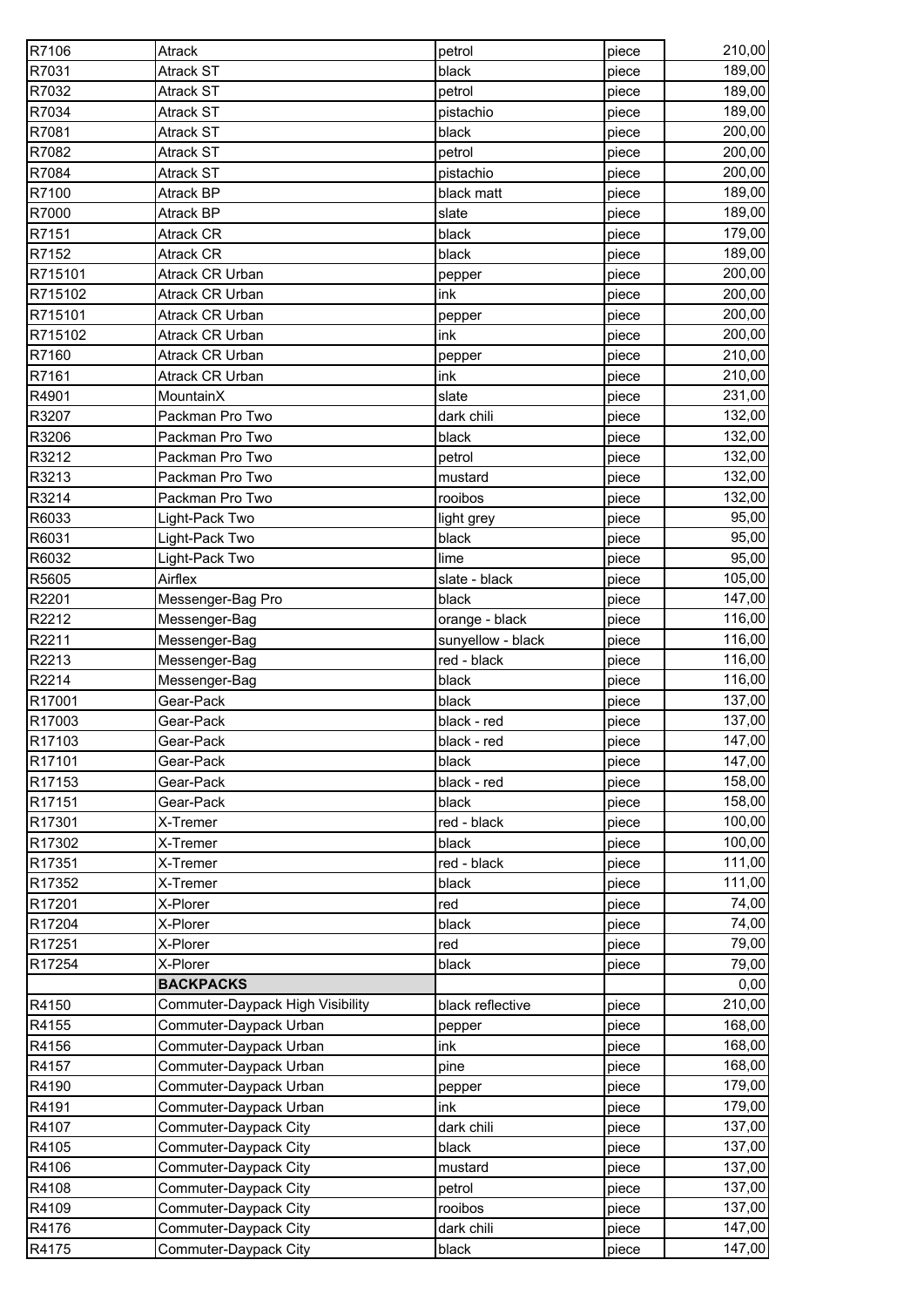| R4176       | Commuter-Daypack City             | dark chili                         | piece | 147,00 |
|-------------|-----------------------------------|------------------------------------|-------|--------|
| R4177       | Commuter-Daypack City             | rooibos                            | piece | 147,00 |
| R4204       | Daypack Urban                     | pine                               | piece | 105,00 |
| R4201       | Daypack Urban                     | pepper                             | piece | 105,00 |
| R4203       | Daypack Urban                     | ink                                | piece | 105,00 |
| R4251       | Daypack Urban                     | pepper                             | piece | 126,00 |
| R4253       | Daypack Urban                     | ink                                | piece | 126,00 |
| R4254       | Daypack Urban                     | pine                               | piece | 126,00 |
| R4043       | <b>Velocity High Visibility</b>   | neon yellow - black reflecti piece |       | 147,00 |
| R4044       | <b>Velocity High Visibility</b>   | black reflective                   | piece | 147,00 |
| R430001     | <b>Velocity PS</b>                | black                              | piece | 105,00 |
| R430002     | <b>Velocity PS</b>                | mustard                            | piece | 105,00 |
| R430004     | <b>Velocity PS</b>                | petrol                             | piece | 105,00 |
| R430003     | <b>Velocity PS</b>                | dark chili                         | piece | 105,00 |
| R430003     | <b>Velocity PS</b>                | dark chili                         | piece | 105,00 |
| R430005     | <b>Velocity PS</b>                | rooibos                            | piece | 105,00 |
| R402001     | <b>Velocity PS</b>                | black                              | piece | 116,00 |
| R402002     | <b>Velocity PS</b>                | mustard                            | piece | 116,00 |
| R402004     | <b>Velocity PS</b>                | petrol                             | piece | 116,00 |
| R402003     | <b>Velocity PS</b>                | dark chili                         | piece | 116,00 |
| R402003     | <b>Velocity PS</b>                | dark chili                         | piece | 116,00 |
| R402007     | <b>Velocity PS</b>                | rooibos                            | piece | 116,00 |
| R4305       | Velocity                          | sunyellow - black                  | piece | 95,00  |
| R4301       | Velocity                          | olive - black                      | piece | 95,00  |
| R4303       | Velocity                          | coral - black                      | piece | 95,00  |
| R4304       | Velocity                          | yellow - black                     | piece | 95,00  |
| R4300       | Velocity                          | black                              | piece | 95,00  |
| R4302       | Velocity                          | petrol - black                     | piece | 95,00  |
| R4025       | Velocity                          | sunyellow - black                  | piece | 105,00 |
| R4021       | Velocity                          | olive - black                      | piece | 105,00 |
| R4023       | Velocity                          | coral - black                      | piece | 105,00 |
| R4024       | Velocity                          | yellow - black                     | piece | 105,00 |
| R4020       | Velocity                          | black                              | piece | 105,00 |
| R4022       | Velocity                          | petrol - black                     | piece | 105,00 |
| R4350       | Velocity                          | black                              | piece | 126,00 |
| R4351       | Velocity                          | petrol - black                     | piece | 126,00 |
| R4320       | Velocity Design - Patchwork       | coral - light blue                 | piece | 105,00 |
| R4321       | Velocity Design - Prism           | asphalt - light grey               | piece | 105,00 |
| R4063       | Velocity Design - Symmetry        | black matt                         | piece | 116,00 |
| R4062       | Velocity Design - Waves           | black matt                         | piece | 116,00 |
| R4060       | Velocity Design - Digital Erosion | black - white                      | piece | 116,00 |
| R4061       | Velocity Design - Maze            | orange - petrol                    | piece | 116,00 |
|             | <b>BACKPACKS</b>                  |                                    |       | 0,00   |
| R10102      | <b>Atrack Hydration-System</b>    | black                              | piece | 42,00  |
| R10103      | Attachment Kit for Helmets        | black                              | piece | 16,00  |
| R10104      | Attachment Kit for Gear           | black                              | piece | 21,00  |
| R10100      | Gear-Pack Mesh-Pocket             | black                              | piece | 11,00  |
| R10105      | Compression-Straps Backpack       | black                              | piece | 11,00  |
| N4201       | Drinking-Tube                     | blue                               | piece | 17,00  |
| <b>F91L</b> | Outer-Pocket                      | black                              | piece | 32,00  |
| <b>F32C</b> | Messenger-Bag Compartment A3      | black                              | piece | 11,00  |
| F32D        | Messenger-Bag Organizer           | grey                               | piece | 17,00  |
| F32G        | Messenger-Bag Waist-Strap-Pocket  | grey                               | piece | 11,00  |
| E46         | Closure-Extension                 | black                              | piece | 6,00   |
|             | <b>TRAVEL BAGS</b>                |                                    |       | 0,00   |
| K12001      | Duffle RG                         | black                              | piece | 284,00 |
| K12002      | Duffle RG                         | sunyellow - black                  | piece | 284,00 |
| K12101      | Duffle RG                         | black                              | piece | 305,00 |
| K12102      | Duffle RG                         | sunyellow - black                  | piece | 305,00 |
| K13004      | Duffle RS                         | olive - black                      | piece | 284,00 |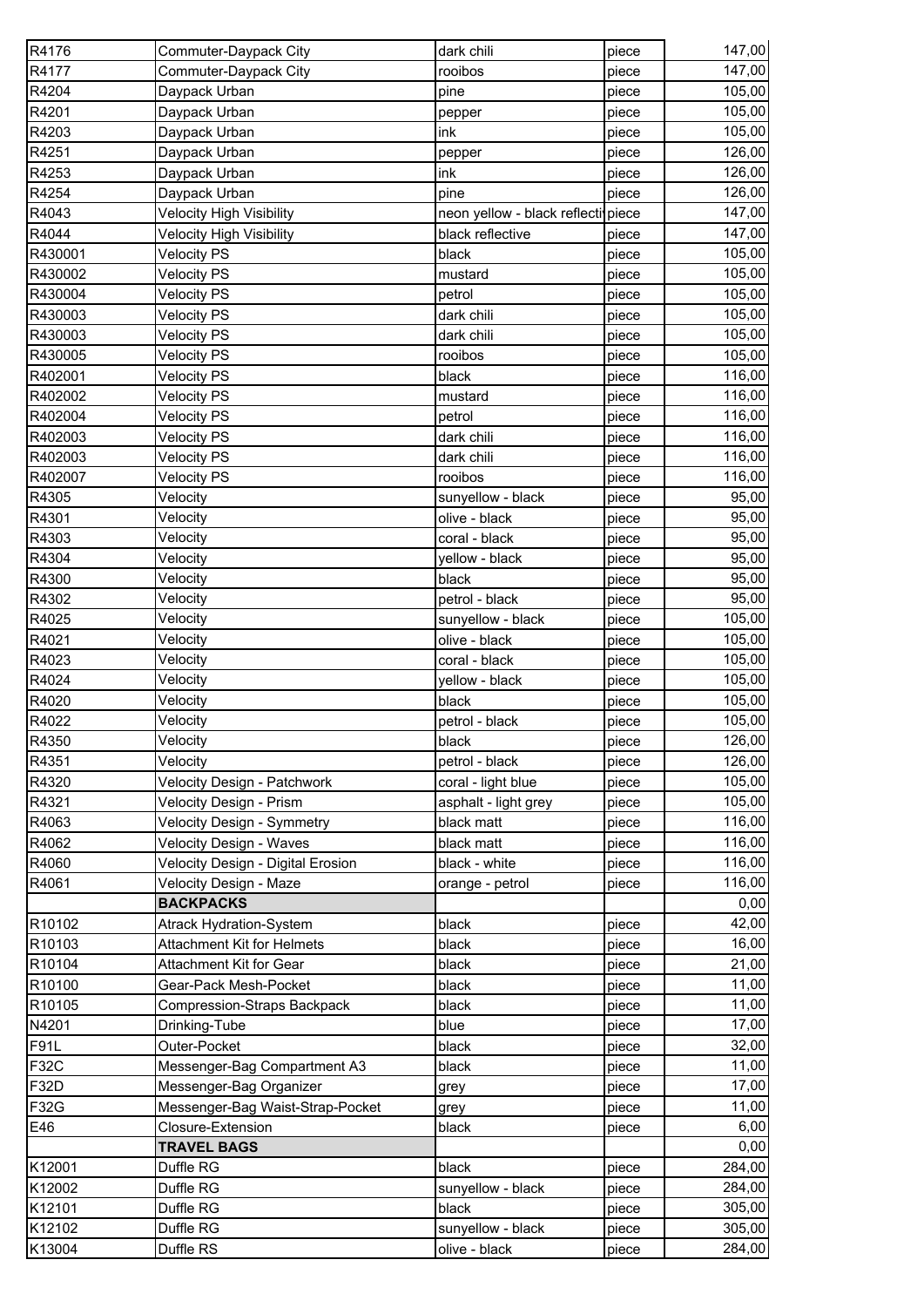| Duffle RS<br>sunyellow - black<br>284,00<br>piece<br>Duffle RG<br>326,00<br>black<br>piece<br>326,00<br>sunyellow - black<br>Duffle RG<br>piece<br>305,00<br>Duffle RS<br>olive - black<br>piece<br>Duffle RS<br>305,00<br>K13101<br>black<br>piece<br>305,00<br>K13102<br>Duffle RS<br>sunyellow - black<br>piece<br>K13204<br>326,00<br>Duffle RS<br>olive - black<br>piece<br>326,00<br>K13201<br>Duffle RS<br>black<br>piece<br>K13202<br>Duffle RS<br>326,00<br>sunyellow - black<br>piece<br>147,00<br>K1471<br>Duffle<br>black<br>piece<br>K1473<br>Duffle<br>sunyellow - black<br>147,00<br>piece<br>K1475<br>Duffle<br>olive - black<br>147,00<br>piece<br>K1431<br><b>Duffle</b><br>158,00<br>black<br>piece<br>158,00<br>K1433<br>Duffle<br>sunyellow - black<br>piece<br>158,00<br>K1435<br>Duffle<br>olive - black<br>piece<br>168,00<br>K1401<br>Duffle<br>black<br>piece<br>168,00<br>K1403<br>Duffle<br>sunyellow - black<br>piece<br><b>Duffle</b><br>168,00<br>K1405<br>olive - black<br>piece<br>179,00<br>K1451<br>Duffle<br>black<br>piece<br>K1453<br><b>Duffle</b><br>179,00<br>sunyellow - black<br>piece<br>K1455<br>Duffle<br>olive - black<br>179,00<br>piece<br>189,00<br>K1305<br>Big-Zip<br>black<br>piece<br>K1306<br>189,00<br>Big-Zip<br>piece<br>orange<br>K6131<br>126,00<br>Rack-Pack Urban<br>ink<br>piece<br>126,00<br>K6132<br>Rack-Pack Urban<br>piece<br>pepper<br>126,00<br>K6133<br>Rack-Pack Urban<br>pine<br>piece<br>K6231<br>ink<br>137,00<br>Rack-Pack Urban<br>piece<br>137,00<br>K6232<br>Rack-Pack Urban<br>piece<br>pepper<br>K6233<br>137,00<br>Rack-Pack Urban<br>pine<br>piece<br>black<br>90,00<br>Rack-Pack Free<br>piece<br>90,00<br>Rack-Pack Free<br>lagoon<br>piece<br>90,00<br>Rack-Pack Free<br>rust<br>piece<br>74,00<br>sunyellow<br>piece<br>Rack-Pack<br>yellow<br>74,00<br>Rack-Pack<br>piece<br>74,00<br>Rack-Pack<br>asphalt<br>piece<br>74,00<br>Rack-Pack<br>red<br>piece<br>74,00<br>Rack-Pack<br>black<br>piece<br>74,00<br>K61H6<br>Rack-Pack<br>olive<br>piece<br>K62H7<br>sunyellow<br>79,00<br>Rack-Pack<br>piece<br>79,00<br>Rack-Pack<br>yellow<br>piece<br>K62H5<br>79,00<br>asphalt<br>Rack-Pack<br>piece<br>K40<br>red<br>79,00<br>Rack-Pack<br>piece<br>79,00<br>K62<br>Rack-Pack<br>black<br>piece<br>79,00<br>K62H6<br>olive<br>Rack-Pack<br>piece<br>K63H7<br>Rack-Pack<br>84,00<br>sunyellow<br>piece<br>K63H2<br>yellow<br>84,00<br>Rack-Pack<br>piece<br>K63H5<br>84,00<br>asphalt<br>Rack-Pack<br>piece<br>84,00<br>K41<br>red<br>Rack-Pack<br>piece<br>K63<br>84,00<br>Rack-Pack<br>black<br>piece<br>84,00<br>K63H6<br>olive<br>Rack-Pack<br>piece<br>90,00<br>K64H7<br>Rack-Pack<br>sunyellow<br>piece<br>90,00<br>K64H2<br>yellow<br>Rack-Pack<br>piece<br>90,00<br>K64H5<br>Rack-Pack<br>asphalt<br>piece<br>K42<br>90,00<br>Rack-Pack<br>red<br>piece<br>90,00<br>K64<br>black<br>Rack-Pack<br>piece<br>K64H6<br>Rack-Pack<br>olive<br>90,00<br>piece<br><b>DRY BAGS</b><br>0,00<br>K5351<br>23,00<br>Dry-Bag PS490<br>black - grey<br>piece | K13001 | Duffle RS     | black       | piece | 284,00 |
|-----------------------------------------------------------------------------------------------------------------------------------------------------------------------------------------------------------------------------------------------------------------------------------------------------------------------------------------------------------------------------------------------------------------------------------------------------------------------------------------------------------------------------------------------------------------------------------------------------------------------------------------------------------------------------------------------------------------------------------------------------------------------------------------------------------------------------------------------------------------------------------------------------------------------------------------------------------------------------------------------------------------------------------------------------------------------------------------------------------------------------------------------------------------------------------------------------------------------------------------------------------------------------------------------------------------------------------------------------------------------------------------------------------------------------------------------------------------------------------------------------------------------------------------------------------------------------------------------------------------------------------------------------------------------------------------------------------------------------------------------------------------------------------------------------------------------------------------------------------------------------------------------------------------------------------------------------------------------------------------------------------------------------------------------------------------------------------------------------------------------------------------------------------------------------------------------------------------------------------------------------------------------------------------------------------------------------------------------------------------------------------------------------------------------------------------------------------------------------------------------------------------------------------------------------------------------------------------------------------------------------------------------------------------------------------------------------------------------------------------------------------------------------------------------------------------------------------------------------------------------------------------------------------------------------------------------------------------------------------------------------------------------------------------------|--------|---------------|-------------|-------|--------|
|                                                                                                                                                                                                                                                                                                                                                                                                                                                                                                                                                                                                                                                                                                                                                                                                                                                                                                                                                                                                                                                                                                                                                                                                                                                                                                                                                                                                                                                                                                                                                                                                                                                                                                                                                                                                                                                                                                                                                                                                                                                                                                                                                                                                                                                                                                                                                                                                                                                                                                                                                                                                                                                                                                                                                                                                                                                                                                                                                                                                                                               | K13002 |               |             |       |        |
|                                                                                                                                                                                                                                                                                                                                                                                                                                                                                                                                                                                                                                                                                                                                                                                                                                                                                                                                                                                                                                                                                                                                                                                                                                                                                                                                                                                                                                                                                                                                                                                                                                                                                                                                                                                                                                                                                                                                                                                                                                                                                                                                                                                                                                                                                                                                                                                                                                                                                                                                                                                                                                                                                                                                                                                                                                                                                                                                                                                                                                               | K12201 |               |             |       |        |
|                                                                                                                                                                                                                                                                                                                                                                                                                                                                                                                                                                                                                                                                                                                                                                                                                                                                                                                                                                                                                                                                                                                                                                                                                                                                                                                                                                                                                                                                                                                                                                                                                                                                                                                                                                                                                                                                                                                                                                                                                                                                                                                                                                                                                                                                                                                                                                                                                                                                                                                                                                                                                                                                                                                                                                                                                                                                                                                                                                                                                                               | K12202 |               |             |       |        |
|                                                                                                                                                                                                                                                                                                                                                                                                                                                                                                                                                                                                                                                                                                                                                                                                                                                                                                                                                                                                                                                                                                                                                                                                                                                                                                                                                                                                                                                                                                                                                                                                                                                                                                                                                                                                                                                                                                                                                                                                                                                                                                                                                                                                                                                                                                                                                                                                                                                                                                                                                                                                                                                                                                                                                                                                                                                                                                                                                                                                                                               | K13104 |               |             |       |        |
|                                                                                                                                                                                                                                                                                                                                                                                                                                                                                                                                                                                                                                                                                                                                                                                                                                                                                                                                                                                                                                                                                                                                                                                                                                                                                                                                                                                                                                                                                                                                                                                                                                                                                                                                                                                                                                                                                                                                                                                                                                                                                                                                                                                                                                                                                                                                                                                                                                                                                                                                                                                                                                                                                                                                                                                                                                                                                                                                                                                                                                               |        |               |             |       |        |
|                                                                                                                                                                                                                                                                                                                                                                                                                                                                                                                                                                                                                                                                                                                                                                                                                                                                                                                                                                                                                                                                                                                                                                                                                                                                                                                                                                                                                                                                                                                                                                                                                                                                                                                                                                                                                                                                                                                                                                                                                                                                                                                                                                                                                                                                                                                                                                                                                                                                                                                                                                                                                                                                                                                                                                                                                                                                                                                                                                                                                                               |        |               |             |       |        |
|                                                                                                                                                                                                                                                                                                                                                                                                                                                                                                                                                                                                                                                                                                                                                                                                                                                                                                                                                                                                                                                                                                                                                                                                                                                                                                                                                                                                                                                                                                                                                                                                                                                                                                                                                                                                                                                                                                                                                                                                                                                                                                                                                                                                                                                                                                                                                                                                                                                                                                                                                                                                                                                                                                                                                                                                                                                                                                                                                                                                                                               |        |               |             |       |        |
|                                                                                                                                                                                                                                                                                                                                                                                                                                                                                                                                                                                                                                                                                                                                                                                                                                                                                                                                                                                                                                                                                                                                                                                                                                                                                                                                                                                                                                                                                                                                                                                                                                                                                                                                                                                                                                                                                                                                                                                                                                                                                                                                                                                                                                                                                                                                                                                                                                                                                                                                                                                                                                                                                                                                                                                                                                                                                                                                                                                                                                               |        |               |             |       |        |
|                                                                                                                                                                                                                                                                                                                                                                                                                                                                                                                                                                                                                                                                                                                                                                                                                                                                                                                                                                                                                                                                                                                                                                                                                                                                                                                                                                                                                                                                                                                                                                                                                                                                                                                                                                                                                                                                                                                                                                                                                                                                                                                                                                                                                                                                                                                                                                                                                                                                                                                                                                                                                                                                                                                                                                                                                                                                                                                                                                                                                                               |        |               |             |       |        |
|                                                                                                                                                                                                                                                                                                                                                                                                                                                                                                                                                                                                                                                                                                                                                                                                                                                                                                                                                                                                                                                                                                                                                                                                                                                                                                                                                                                                                                                                                                                                                                                                                                                                                                                                                                                                                                                                                                                                                                                                                                                                                                                                                                                                                                                                                                                                                                                                                                                                                                                                                                                                                                                                                                                                                                                                                                                                                                                                                                                                                                               |        |               |             |       |        |
|                                                                                                                                                                                                                                                                                                                                                                                                                                                                                                                                                                                                                                                                                                                                                                                                                                                                                                                                                                                                                                                                                                                                                                                                                                                                                                                                                                                                                                                                                                                                                                                                                                                                                                                                                                                                                                                                                                                                                                                                                                                                                                                                                                                                                                                                                                                                                                                                                                                                                                                                                                                                                                                                                                                                                                                                                                                                                                                                                                                                                                               |        |               |             |       |        |
|                                                                                                                                                                                                                                                                                                                                                                                                                                                                                                                                                                                                                                                                                                                                                                                                                                                                                                                                                                                                                                                                                                                                                                                                                                                                                                                                                                                                                                                                                                                                                                                                                                                                                                                                                                                                                                                                                                                                                                                                                                                                                                                                                                                                                                                                                                                                                                                                                                                                                                                                                                                                                                                                                                                                                                                                                                                                                                                                                                                                                                               |        |               |             |       |        |
|                                                                                                                                                                                                                                                                                                                                                                                                                                                                                                                                                                                                                                                                                                                                                                                                                                                                                                                                                                                                                                                                                                                                                                                                                                                                                                                                                                                                                                                                                                                                                                                                                                                                                                                                                                                                                                                                                                                                                                                                                                                                                                                                                                                                                                                                                                                                                                                                                                                                                                                                                                                                                                                                                                                                                                                                                                                                                                                                                                                                                                               |        |               |             |       |        |
|                                                                                                                                                                                                                                                                                                                                                                                                                                                                                                                                                                                                                                                                                                                                                                                                                                                                                                                                                                                                                                                                                                                                                                                                                                                                                                                                                                                                                                                                                                                                                                                                                                                                                                                                                                                                                                                                                                                                                                                                                                                                                                                                                                                                                                                                                                                                                                                                                                                                                                                                                                                                                                                                                                                                                                                                                                                                                                                                                                                                                                               |        |               |             |       |        |
|                                                                                                                                                                                                                                                                                                                                                                                                                                                                                                                                                                                                                                                                                                                                                                                                                                                                                                                                                                                                                                                                                                                                                                                                                                                                                                                                                                                                                                                                                                                                                                                                                                                                                                                                                                                                                                                                                                                                                                                                                                                                                                                                                                                                                                                                                                                                                                                                                                                                                                                                                                                                                                                                                                                                                                                                                                                                                                                                                                                                                                               |        |               |             |       |        |
|                                                                                                                                                                                                                                                                                                                                                                                                                                                                                                                                                                                                                                                                                                                                                                                                                                                                                                                                                                                                                                                                                                                                                                                                                                                                                                                                                                                                                                                                                                                                                                                                                                                                                                                                                                                                                                                                                                                                                                                                                                                                                                                                                                                                                                                                                                                                                                                                                                                                                                                                                                                                                                                                                                                                                                                                                                                                                                                                                                                                                                               |        |               |             |       |        |
|                                                                                                                                                                                                                                                                                                                                                                                                                                                                                                                                                                                                                                                                                                                                                                                                                                                                                                                                                                                                                                                                                                                                                                                                                                                                                                                                                                                                                                                                                                                                                                                                                                                                                                                                                                                                                                                                                                                                                                                                                                                                                                                                                                                                                                                                                                                                                                                                                                                                                                                                                                                                                                                                                                                                                                                                                                                                                                                                                                                                                                               |        |               |             |       |        |
|                                                                                                                                                                                                                                                                                                                                                                                                                                                                                                                                                                                                                                                                                                                                                                                                                                                                                                                                                                                                                                                                                                                                                                                                                                                                                                                                                                                                                                                                                                                                                                                                                                                                                                                                                                                                                                                                                                                                                                                                                                                                                                                                                                                                                                                                                                                                                                                                                                                                                                                                                                                                                                                                                                                                                                                                                                                                                                                                                                                                                                               |        |               |             |       |        |
|                                                                                                                                                                                                                                                                                                                                                                                                                                                                                                                                                                                                                                                                                                                                                                                                                                                                                                                                                                                                                                                                                                                                                                                                                                                                                                                                                                                                                                                                                                                                                                                                                                                                                                                                                                                                                                                                                                                                                                                                                                                                                                                                                                                                                                                                                                                                                                                                                                                                                                                                                                                                                                                                                                                                                                                                                                                                                                                                                                                                                                               |        |               |             |       |        |
|                                                                                                                                                                                                                                                                                                                                                                                                                                                                                                                                                                                                                                                                                                                                                                                                                                                                                                                                                                                                                                                                                                                                                                                                                                                                                                                                                                                                                                                                                                                                                                                                                                                                                                                                                                                                                                                                                                                                                                                                                                                                                                                                                                                                                                                                                                                                                                                                                                                                                                                                                                                                                                                                                                                                                                                                                                                                                                                                                                                                                                               |        |               |             |       |        |
|                                                                                                                                                                                                                                                                                                                                                                                                                                                                                                                                                                                                                                                                                                                                                                                                                                                                                                                                                                                                                                                                                                                                                                                                                                                                                                                                                                                                                                                                                                                                                                                                                                                                                                                                                                                                                                                                                                                                                                                                                                                                                                                                                                                                                                                                                                                                                                                                                                                                                                                                                                                                                                                                                                                                                                                                                                                                                                                                                                                                                                               |        |               |             |       |        |
|                                                                                                                                                                                                                                                                                                                                                                                                                                                                                                                                                                                                                                                                                                                                                                                                                                                                                                                                                                                                                                                                                                                                                                                                                                                                                                                                                                                                                                                                                                                                                                                                                                                                                                                                                                                                                                                                                                                                                                                                                                                                                                                                                                                                                                                                                                                                                                                                                                                                                                                                                                                                                                                                                                                                                                                                                                                                                                                                                                                                                                               |        |               |             |       |        |
|                                                                                                                                                                                                                                                                                                                                                                                                                                                                                                                                                                                                                                                                                                                                                                                                                                                                                                                                                                                                                                                                                                                                                                                                                                                                                                                                                                                                                                                                                                                                                                                                                                                                                                                                                                                                                                                                                                                                                                                                                                                                                                                                                                                                                                                                                                                                                                                                                                                                                                                                                                                                                                                                                                                                                                                                                                                                                                                                                                                                                                               |        |               |             |       |        |
|                                                                                                                                                                                                                                                                                                                                                                                                                                                                                                                                                                                                                                                                                                                                                                                                                                                                                                                                                                                                                                                                                                                                                                                                                                                                                                                                                                                                                                                                                                                                                                                                                                                                                                                                                                                                                                                                                                                                                                                                                                                                                                                                                                                                                                                                                                                                                                                                                                                                                                                                                                                                                                                                                                                                                                                                                                                                                                                                                                                                                                               |        |               |             |       |        |
|                                                                                                                                                                                                                                                                                                                                                                                                                                                                                                                                                                                                                                                                                                                                                                                                                                                                                                                                                                                                                                                                                                                                                                                                                                                                                                                                                                                                                                                                                                                                                                                                                                                                                                                                                                                                                                                                                                                                                                                                                                                                                                                                                                                                                                                                                                                                                                                                                                                                                                                                                                                                                                                                                                                                                                                                                                                                                                                                                                                                                                               |        |               |             |       |        |
|                                                                                                                                                                                                                                                                                                                                                                                                                                                                                                                                                                                                                                                                                                                                                                                                                                                                                                                                                                                                                                                                                                                                                                                                                                                                                                                                                                                                                                                                                                                                                                                                                                                                                                                                                                                                                                                                                                                                                                                                                                                                                                                                                                                                                                                                                                                                                                                                                                                                                                                                                                                                                                                                                                                                                                                                                                                                                                                                                                                                                                               |        |               |             |       |        |
|                                                                                                                                                                                                                                                                                                                                                                                                                                                                                                                                                                                                                                                                                                                                                                                                                                                                                                                                                                                                                                                                                                                                                                                                                                                                                                                                                                                                                                                                                                                                                                                                                                                                                                                                                                                                                                                                                                                                                                                                                                                                                                                                                                                                                                                                                                                                                                                                                                                                                                                                                                                                                                                                                                                                                                                                                                                                                                                                                                                                                                               |        |               |             |       |        |
|                                                                                                                                                                                                                                                                                                                                                                                                                                                                                                                                                                                                                                                                                                                                                                                                                                                                                                                                                                                                                                                                                                                                                                                                                                                                                                                                                                                                                                                                                                                                                                                                                                                                                                                                                                                                                                                                                                                                                                                                                                                                                                                                                                                                                                                                                                                                                                                                                                                                                                                                                                                                                                                                                                                                                                                                                                                                                                                                                                                                                                               |        |               |             |       |        |
|                                                                                                                                                                                                                                                                                                                                                                                                                                                                                                                                                                                                                                                                                                                                                                                                                                                                                                                                                                                                                                                                                                                                                                                                                                                                                                                                                                                                                                                                                                                                                                                                                                                                                                                                                                                                                                                                                                                                                                                                                                                                                                                                                                                                                                                                                                                                                                                                                                                                                                                                                                                                                                                                                                                                                                                                                                                                                                                                                                                                                                               | K6211  |               |             |       |        |
|                                                                                                                                                                                                                                                                                                                                                                                                                                                                                                                                                                                                                                                                                                                                                                                                                                                                                                                                                                                                                                                                                                                                                                                                                                                                                                                                                                                                                                                                                                                                                                                                                                                                                                                                                                                                                                                                                                                                                                                                                                                                                                                                                                                                                                                                                                                                                                                                                                                                                                                                                                                                                                                                                                                                                                                                                                                                                                                                                                                                                                               | K6212  |               |             |       |        |
|                                                                                                                                                                                                                                                                                                                                                                                                                                                                                                                                                                                                                                                                                                                                                                                                                                                                                                                                                                                                                                                                                                                                                                                                                                                                                                                                                                                                                                                                                                                                                                                                                                                                                                                                                                                                                                                                                                                                                                                                                                                                                                                                                                                                                                                                                                                                                                                                                                                                                                                                                                                                                                                                                                                                                                                                                                                                                                                                                                                                                                               | K6214  |               |             |       |        |
|                                                                                                                                                                                                                                                                                                                                                                                                                                                                                                                                                                                                                                                                                                                                                                                                                                                                                                                                                                                                                                                                                                                                                                                                                                                                                                                                                                                                                                                                                                                                                                                                                                                                                                                                                                                                                                                                                                                                                                                                                                                                                                                                                                                                                                                                                                                                                                                                                                                                                                                                                                                                                                                                                                                                                                                                                                                                                                                                                                                                                                               | K61H7  |               |             |       |        |
|                                                                                                                                                                                                                                                                                                                                                                                                                                                                                                                                                                                                                                                                                                                                                                                                                                                                                                                                                                                                                                                                                                                                                                                                                                                                                                                                                                                                                                                                                                                                                                                                                                                                                                                                                                                                                                                                                                                                                                                                                                                                                                                                                                                                                                                                                                                                                                                                                                                                                                                                                                                                                                                                                                                                                                                                                                                                                                                                                                                                                                               | K61H2  |               |             |       |        |
|                                                                                                                                                                                                                                                                                                                                                                                                                                                                                                                                                                                                                                                                                                                                                                                                                                                                                                                                                                                                                                                                                                                                                                                                                                                                                                                                                                                                                                                                                                                                                                                                                                                                                                                                                                                                                                                                                                                                                                                                                                                                                                                                                                                                                                                                                                                                                                                                                                                                                                                                                                                                                                                                                                                                                                                                                                                                                                                                                                                                                                               | K61H5  |               |             |       |        |
|                                                                                                                                                                                                                                                                                                                                                                                                                                                                                                                                                                                                                                                                                                                                                                                                                                                                                                                                                                                                                                                                                                                                                                                                                                                                                                                                                                                                                                                                                                                                                                                                                                                                                                                                                                                                                                                                                                                                                                                                                                                                                                                                                                                                                                                                                                                                                                                                                                                                                                                                                                                                                                                                                                                                                                                                                                                                                                                                                                                                                                               | K39    |               |             |       |        |
|                                                                                                                                                                                                                                                                                                                                                                                                                                                                                                                                                                                                                                                                                                                                                                                                                                                                                                                                                                                                                                                                                                                                                                                                                                                                                                                                                                                                                                                                                                                                                                                                                                                                                                                                                                                                                                                                                                                                                                                                                                                                                                                                                                                                                                                                                                                                                                                                                                                                                                                                                                                                                                                                                                                                                                                                                                                                                                                                                                                                                                               | K61    |               |             |       |        |
|                                                                                                                                                                                                                                                                                                                                                                                                                                                                                                                                                                                                                                                                                                                                                                                                                                                                                                                                                                                                                                                                                                                                                                                                                                                                                                                                                                                                                                                                                                                                                                                                                                                                                                                                                                                                                                                                                                                                                                                                                                                                                                                                                                                                                                                                                                                                                                                                                                                                                                                                                                                                                                                                                                                                                                                                                                                                                                                                                                                                                                               |        |               |             |       |        |
|                                                                                                                                                                                                                                                                                                                                                                                                                                                                                                                                                                                                                                                                                                                                                                                                                                                                                                                                                                                                                                                                                                                                                                                                                                                                                                                                                                                                                                                                                                                                                                                                                                                                                                                                                                                                                                                                                                                                                                                                                                                                                                                                                                                                                                                                                                                                                                                                                                                                                                                                                                                                                                                                                                                                                                                                                                                                                                                                                                                                                                               |        |               |             |       |        |
|                                                                                                                                                                                                                                                                                                                                                                                                                                                                                                                                                                                                                                                                                                                                                                                                                                                                                                                                                                                                                                                                                                                                                                                                                                                                                                                                                                                                                                                                                                                                                                                                                                                                                                                                                                                                                                                                                                                                                                                                                                                                                                                                                                                                                                                                                                                                                                                                                                                                                                                                                                                                                                                                                                                                                                                                                                                                                                                                                                                                                                               | K62H2  |               |             |       |        |
|                                                                                                                                                                                                                                                                                                                                                                                                                                                                                                                                                                                                                                                                                                                                                                                                                                                                                                                                                                                                                                                                                                                                                                                                                                                                                                                                                                                                                                                                                                                                                                                                                                                                                                                                                                                                                                                                                                                                                                                                                                                                                                                                                                                                                                                                                                                                                                                                                                                                                                                                                                                                                                                                                                                                                                                                                                                                                                                                                                                                                                               |        |               |             |       |        |
|                                                                                                                                                                                                                                                                                                                                                                                                                                                                                                                                                                                                                                                                                                                                                                                                                                                                                                                                                                                                                                                                                                                                                                                                                                                                                                                                                                                                                                                                                                                                                                                                                                                                                                                                                                                                                                                                                                                                                                                                                                                                                                                                                                                                                                                                                                                                                                                                                                                                                                                                                                                                                                                                                                                                                                                                                                                                                                                                                                                                                                               |        |               |             |       |        |
|                                                                                                                                                                                                                                                                                                                                                                                                                                                                                                                                                                                                                                                                                                                                                                                                                                                                                                                                                                                                                                                                                                                                                                                                                                                                                                                                                                                                                                                                                                                                                                                                                                                                                                                                                                                                                                                                                                                                                                                                                                                                                                                                                                                                                                                                                                                                                                                                                                                                                                                                                                                                                                                                                                                                                                                                                                                                                                                                                                                                                                               |        |               |             |       |        |
|                                                                                                                                                                                                                                                                                                                                                                                                                                                                                                                                                                                                                                                                                                                                                                                                                                                                                                                                                                                                                                                                                                                                                                                                                                                                                                                                                                                                                                                                                                                                                                                                                                                                                                                                                                                                                                                                                                                                                                                                                                                                                                                                                                                                                                                                                                                                                                                                                                                                                                                                                                                                                                                                                                                                                                                                                                                                                                                                                                                                                                               |        |               |             |       |        |
|                                                                                                                                                                                                                                                                                                                                                                                                                                                                                                                                                                                                                                                                                                                                                                                                                                                                                                                                                                                                                                                                                                                                                                                                                                                                                                                                                                                                                                                                                                                                                                                                                                                                                                                                                                                                                                                                                                                                                                                                                                                                                                                                                                                                                                                                                                                                                                                                                                                                                                                                                                                                                                                                                                                                                                                                                                                                                                                                                                                                                                               |        |               |             |       |        |
|                                                                                                                                                                                                                                                                                                                                                                                                                                                                                                                                                                                                                                                                                                                                                                                                                                                                                                                                                                                                                                                                                                                                                                                                                                                                                                                                                                                                                                                                                                                                                                                                                                                                                                                                                                                                                                                                                                                                                                                                                                                                                                                                                                                                                                                                                                                                                                                                                                                                                                                                                                                                                                                                                                                                                                                                                                                                                                                                                                                                                                               |        |               |             |       |        |
|                                                                                                                                                                                                                                                                                                                                                                                                                                                                                                                                                                                                                                                                                                                                                                                                                                                                                                                                                                                                                                                                                                                                                                                                                                                                                                                                                                                                                                                                                                                                                                                                                                                                                                                                                                                                                                                                                                                                                                                                                                                                                                                                                                                                                                                                                                                                                                                                                                                                                                                                                                                                                                                                                                                                                                                                                                                                                                                                                                                                                                               |        |               |             |       |        |
|                                                                                                                                                                                                                                                                                                                                                                                                                                                                                                                                                                                                                                                                                                                                                                                                                                                                                                                                                                                                                                                                                                                                                                                                                                                                                                                                                                                                                                                                                                                                                                                                                                                                                                                                                                                                                                                                                                                                                                                                                                                                                                                                                                                                                                                                                                                                                                                                                                                                                                                                                                                                                                                                                                                                                                                                                                                                                                                                                                                                                                               |        |               |             |       |        |
|                                                                                                                                                                                                                                                                                                                                                                                                                                                                                                                                                                                                                                                                                                                                                                                                                                                                                                                                                                                                                                                                                                                                                                                                                                                                                                                                                                                                                                                                                                                                                                                                                                                                                                                                                                                                                                                                                                                                                                                                                                                                                                                                                                                                                                                                                                                                                                                                                                                                                                                                                                                                                                                                                                                                                                                                                                                                                                                                                                                                                                               |        |               |             |       |        |
|                                                                                                                                                                                                                                                                                                                                                                                                                                                                                                                                                                                                                                                                                                                                                                                                                                                                                                                                                                                                                                                                                                                                                                                                                                                                                                                                                                                                                                                                                                                                                                                                                                                                                                                                                                                                                                                                                                                                                                                                                                                                                                                                                                                                                                                                                                                                                                                                                                                                                                                                                                                                                                                                                                                                                                                                                                                                                                                                                                                                                                               |        |               |             |       |        |
|                                                                                                                                                                                                                                                                                                                                                                                                                                                                                                                                                                                                                                                                                                                                                                                                                                                                                                                                                                                                                                                                                                                                                                                                                                                                                                                                                                                                                                                                                                                                                                                                                                                                                                                                                                                                                                                                                                                                                                                                                                                                                                                                                                                                                                                                                                                                                                                                                                                                                                                                                                                                                                                                                                                                                                                                                                                                                                                                                                                                                                               |        |               |             |       |        |
|                                                                                                                                                                                                                                                                                                                                                                                                                                                                                                                                                                                                                                                                                                                                                                                                                                                                                                                                                                                                                                                                                                                                                                                                                                                                                                                                                                                                                                                                                                                                                                                                                                                                                                                                                                                                                                                                                                                                                                                                                                                                                                                                                                                                                                                                                                                                                                                                                                                                                                                                                                                                                                                                                                                                                                                                                                                                                                                                                                                                                                               |        |               |             |       |        |
|                                                                                                                                                                                                                                                                                                                                                                                                                                                                                                                                                                                                                                                                                                                                                                                                                                                                                                                                                                                                                                                                                                                                                                                                                                                                                                                                                                                                                                                                                                                                                                                                                                                                                                                                                                                                                                                                                                                                                                                                                                                                                                                                                                                                                                                                                                                                                                                                                                                                                                                                                                                                                                                                                                                                                                                                                                                                                                                                                                                                                                               |        |               |             |       |        |
|                                                                                                                                                                                                                                                                                                                                                                                                                                                                                                                                                                                                                                                                                                                                                                                                                                                                                                                                                                                                                                                                                                                                                                                                                                                                                                                                                                                                                                                                                                                                                                                                                                                                                                                                                                                                                                                                                                                                                                                                                                                                                                                                                                                                                                                                                                                                                                                                                                                                                                                                                                                                                                                                                                                                                                                                                                                                                                                                                                                                                                               |        |               |             |       |        |
|                                                                                                                                                                                                                                                                                                                                                                                                                                                                                                                                                                                                                                                                                                                                                                                                                                                                                                                                                                                                                                                                                                                                                                                                                                                                                                                                                                                                                                                                                                                                                                                                                                                                                                                                                                                                                                                                                                                                                                                                                                                                                                                                                                                                                                                                                                                                                                                                                                                                                                                                                                                                                                                                                                                                                                                                                                                                                                                                                                                                                                               |        |               |             |       |        |
|                                                                                                                                                                                                                                                                                                                                                                                                                                                                                                                                                                                                                                                                                                                                                                                                                                                                                                                                                                                                                                                                                                                                                                                                                                                                                                                                                                                                                                                                                                                                                                                                                                                                                                                                                                                                                                                                                                                                                                                                                                                                                                                                                                                                                                                                                                                                                                                                                                                                                                                                                                                                                                                                                                                                                                                                                                                                                                                                                                                                                                               |        |               |             |       |        |
|                                                                                                                                                                                                                                                                                                                                                                                                                                                                                                                                                                                                                                                                                                                                                                                                                                                                                                                                                                                                                                                                                                                                                                                                                                                                                                                                                                                                                                                                                                                                                                                                                                                                                                                                                                                                                                                                                                                                                                                                                                                                                                                                                                                                                                                                                                                                                                                                                                                                                                                                                                                                                                                                                                                                                                                                                                                                                                                                                                                                                                               |        |               |             |       |        |
|                                                                                                                                                                                                                                                                                                                                                                                                                                                                                                                                                                                                                                                                                                                                                                                                                                                                                                                                                                                                                                                                                                                                                                                                                                                                                                                                                                                                                                                                                                                                                                                                                                                                                                                                                                                                                                                                                                                                                                                                                                                                                                                                                                                                                                                                                                                                                                                                                                                                                                                                                                                                                                                                                                                                                                                                                                                                                                                                                                                                                                               | K5352  | Dry-Bag PS490 | black - red | piece | 23,00  |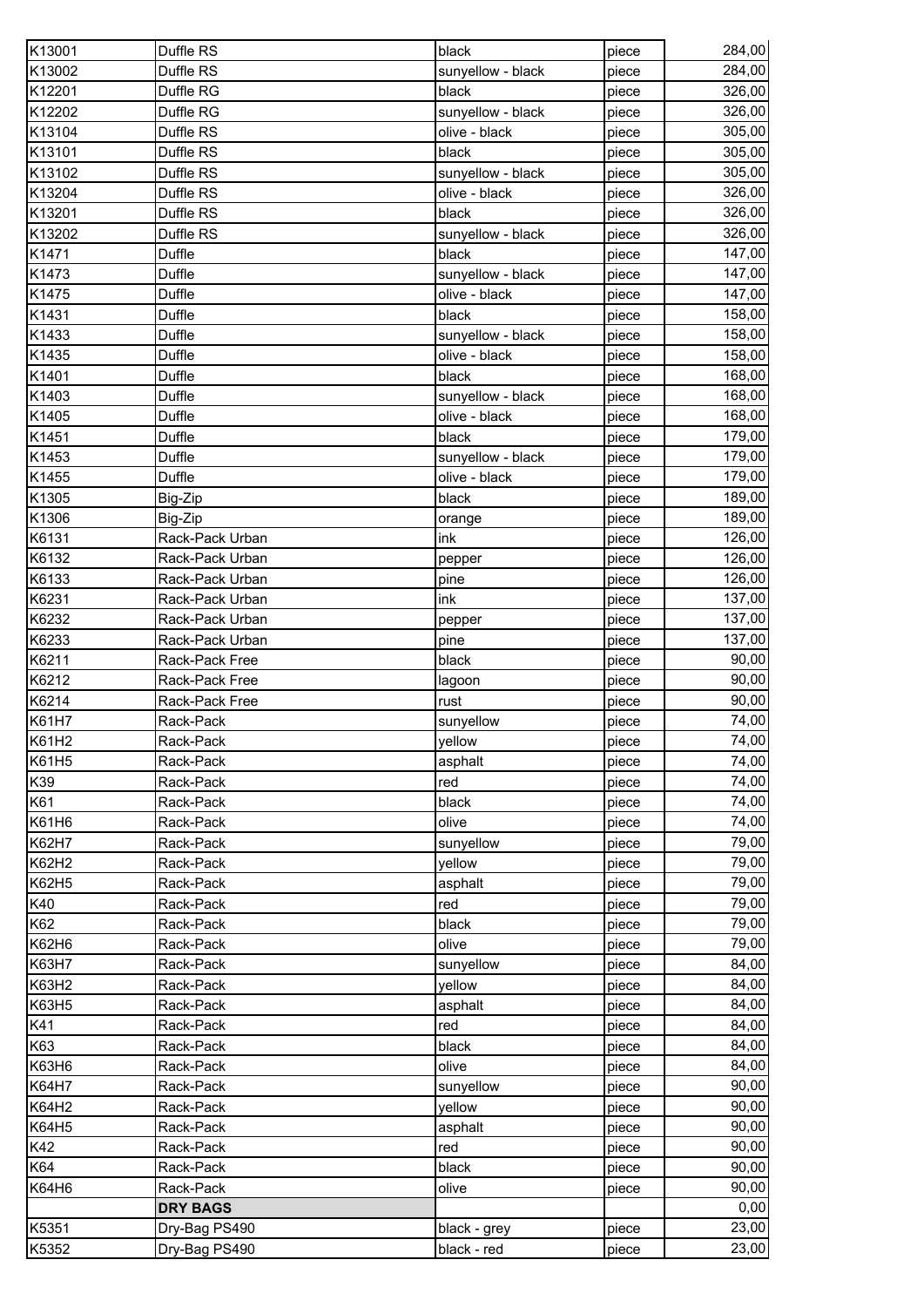| K5451  | Dry-Bag PS490          | black - grey           | piece | 27,00 |
|--------|------------------------|------------------------|-------|-------|
| K5452  | Dry-Bag PS490          | black - red            | piece | 27,00 |
| K5551  | Dry-Bag PS490          | black - grey           | piece | 32,00 |
| K5552  | Dry-Bag PS490          | black - red            | piece | 32,00 |
| K5651  | Dry-Bag PS490          | black - grey           | piece | 40,00 |
| K5652  | Dry-Bag PS490          | black - red            | piece | 40,00 |
| K5751  | Dry-Bag PS490          | black - grey           | piece | 46,00 |
| K5752  | Dry-Bag PS490          | black - red            | piece | 46,00 |
| K5851  | Dry-Bag PS490          | black - grey           | piece | 51,00 |
| K5852  | Dry-Bag PS490          | black - red            | piece | 51,00 |
| K4051  | Dry-Bag PD350          | black - slate          | piece | 17,00 |
| K4052  | Dry-Bag PD350          | cranberry - signal red | piece | 17,00 |
| K4151  | Dry-Bag PD350          | black - slate          | piece | 18,00 |
| K4152  | Dry-Bag PD350          | cranberry - signal red | piece | 18,00 |
| K4351  | Dry-Bag PD350          | black - slate          | piece | 19,00 |
| K4352  | Dry-Bag PD350          | cranberry - signal red | piece | 19,00 |
| K4451  | Dry-Bag PD350          | black - slate          | piece | 20,00 |
| K4452  | Dry-Bag PD350          | cranberry - signal red | piece | 20,00 |
| K4551  | Dry-Bag PD350          | black - slate          | piece | 21,00 |
| K4552  | Dry-Bag PD350          | cranberry - signal red | piece | 21,00 |
| K4651  | Dry-Bag PD350          | black - slate          | piece | 25,00 |
| K4652  | Dry-Bag PD350          | cranberry - signal red |       | 25,00 |
| K4751  | Dry-Bag PD350          | black - slate          | piece | 29,00 |
| K4752  |                        |                        | piece | 29,00 |
|        | Dry-Bag PD350          | cranberry - signal red | piece | 33,00 |
| K4851  | Dry-Bag PD350          | black - slate          | piece |       |
| K4852  | Dry-Bag PD350          | cranberry - signal red | piece | 33,00 |
| K4951  | Dry-Bag PD350          | black - slate          | piece | 37,00 |
| K4952  | Dry-Bag PD350          | cranberry - signal red | piece | 37,00 |
| K2201  | Dry-Bag PS10 Valve     | orange                 | piece | 24,00 |
| K2221  | Dry-Bag PS10 Valve     | light green            | piece | 24,00 |
| K2231  | Dry-Bag PS10 Valve     | light grey             | piece | 24,00 |
| K2202  | Dry-Bag PS10 Valve     | orange                 | piece | 26,00 |
| K2222  | Dry-Bag PS10 Valve     | light green            | piece | 26,00 |
| K2232  | Dry-Bag PS10 Valve     | light grey             | piece | 26,00 |
| K2203  | Dry-Bag PS10 Valve     | orange                 | piece | 28,00 |
| K2223  | Dry-Bag PS10 Valve     | light green            | piece | 28,00 |
| K2233  | Dry-Bag PS10 Valve     | light grey             | piece | 28,00 |
| K20101 | Dry-Bag PS10           | orange                 | piece | 15,00 |
| K20103 | Dry-Bag PS10           | light green            | piece | 15,00 |
| K20106 | Dry-Bag PS10           | light grey             | piece | 15,00 |
| K20107 | Dry-Bag PS10           | black                  | piece | 15,00 |
| K20201 | Dry-Bag PS10           | orange                 | piece | 17,00 |
| K20203 | Dry-Bag PS10           | light green            | piece | 17,00 |
| K20206 | Dry-Bag PS10           | light grey             | piece | 17,00 |
| K20207 | Dry-Bag PS10           | black                  | piece | 17,00 |
| K20401 | Dry-Bag PS10           | orange                 | piece | 20,00 |
| K20403 | Dry-Bag PS10           | light green            | piece | 20,00 |
| K20406 | Dry-Bag PS10           | light grey             | piece | 20,00 |
| K20407 | Dry-Bag PS10           | black                  | piece | 20,00 |
| K20501 | Dry-Bag PS10           | orange                 | piece | 23,00 |
| K20503 | Dry-Bag PS10           | light green            | piece | 23,00 |
| K20506 | Dry-Bag PS10           | light grey             | piece | 23,00 |
| K20507 | Dry-Bag PS10           | black                  | piece | 23,00 |
| K20601 | Dry-Bag PS10           | orange                 | piece | 25,00 |
| K20603 | Dry-Bag PS10           | light green            | piece | 25,00 |
| K20606 | Dry-Bag PS10           | light grey             | piece | 25,00 |
| K20607 | Dry-Bag PS10           | black                  | piece | 25,00 |
|        | <b>PROTECTION BAGS</b> |                        |       | 0,00  |
| D2101  | Safe-It                | black - transparent    | piece | 27,00 |
| D2111  | Safe-It                | black - transparent    | piece | 30,00 |